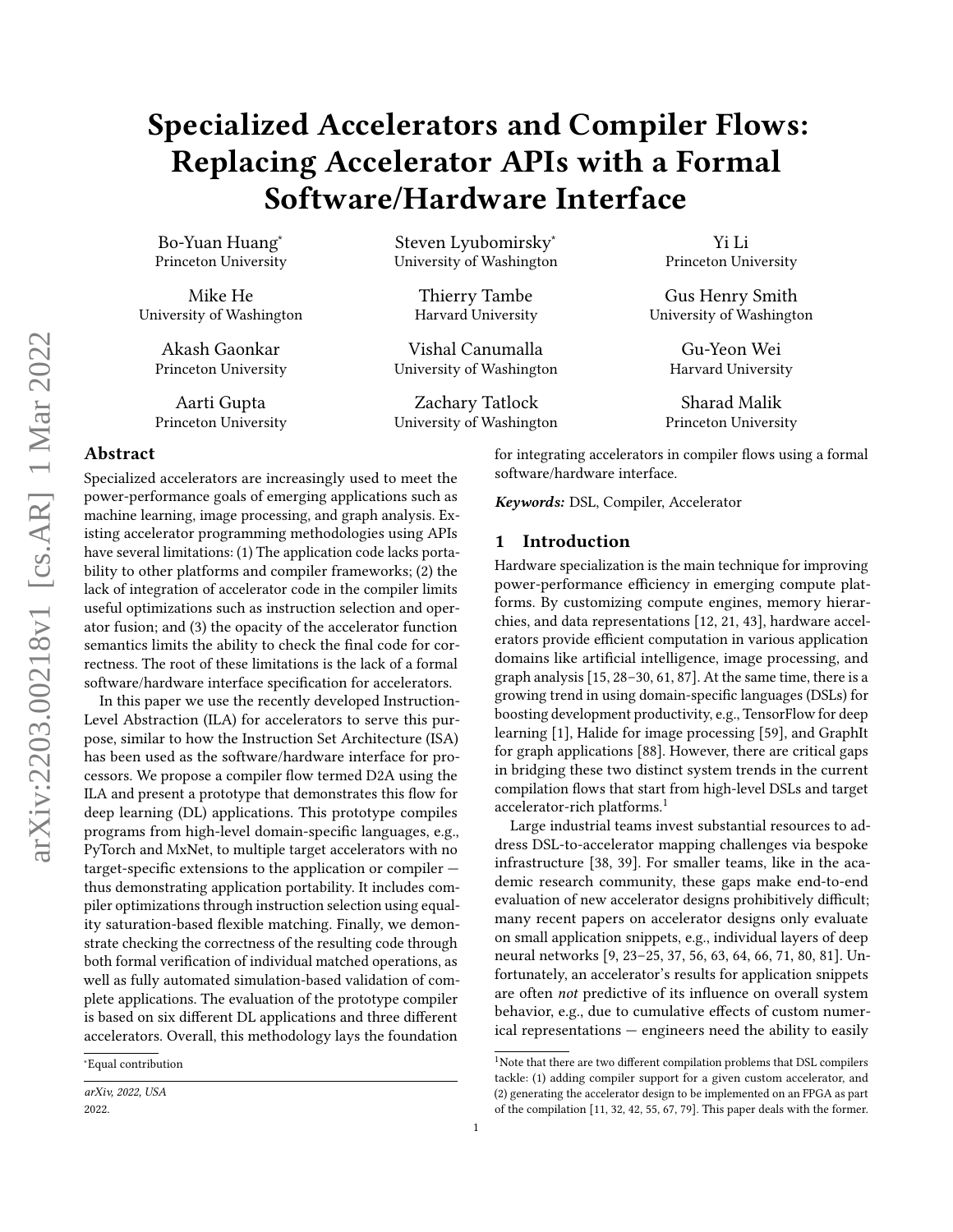2 **union** buffer128 { 3 | uint128 t v128:  $4 \mid int64x2 \mid v64$ : 5 } buf; 6 7 // FlexASR API: Layer Recude (max/min/mean pooling) 8 | bool FlexAsrLayerReduce(uint64\_t\* arg1, /\* ... \*/) { 9 | // set up inputs and arguments 10 buf.v64[0] = 0xC9A8070100CA8801; 11 | buf.v64[1] =  $0 \times 09D1008100810000$ ; 12 HWREG(0xA0500000) = buf.v128; // internal buffer[0]  $13$  // ... 14 // configure and invoke operation  $15$  buf.v64[0] = 0x0101000000010001:  $16$  buf.v64[1] = 0x0000000200000001; 17 HWREG(0xA0700010) = buf.v128; // global buffer control 18 buf.v64[0] = 0x0000000000000001;  $19$  buf.v64[1] = 0x0000000000000000; 20 HWREG(0xA0400010) = buf.v128; // memory manager config  $21$  buf.v64[0] = 0x00000000000000000;  $22$  buf v64[1] = 0x0000000000000000000 23 HWREG(0xA0000010) = buf.v128; // invoke operation  $24$  // wait and retrieve results from the buffer  $25$  sleep(5): 26 buf.v128 = HWREG(0xA0500000);  $27$  |  $11$  ... 28 }

<span id="page-1-0"></span>1 **#define** HWREG(addr) (\*((**volatile** uint128\_t\*)(addr)))

Figure 1. Snippet of the FlexASR device driver [\[71\]](#page-15-4). Through MMIO commands, the driver first stores input arguments, e.g., weights, in the accelerator's internal buffer (lines 10 to 13). It then sets up the configuration such as tensor dimension and vector size (lines 15 to 20). Finally, it triggers the operation (line 23) and retrieves the result (starting line 26).

validate complete applications compiled onto accelerator platforms. This is lacking in current prevalent practice.

# 1.1 Prevalent Practice: Accelerator Drivers/APIs

Effective accelerator utilization requires offloading application computations to those supported by accelerators. In current practice, this is generally accomplished by manually crafting device drivers to provide "hardware function calls" for specific operations. This essentially provides an application programming interface (API) for accelerators, where each hardware function call consists of low-level accelerator invocation commands that configure, initiate, and check/return the results. Figure [1](#page-1-0) shows an example hardware function call, in which a layer reduction operation is implemented by a sequence of memory-mapped input/output (MMIO) loads/stores from the host processor to invoke the FlexASR accelerator [\[71\]](#page-15-4). This MMIO-based API is the prevalent mechanism for accelerator invocation.

Generally, hardware function calls are manually added by application programmers, or they can be added by compilers via handcrafted accelerator-specific extensions. Such bespoke compiler extensions demand tedious effort and deep

expertise in the hardware and the compilation stack.In practice, this limits end-to-end deployment of DSLs to acceleratorrich platforms within reach for only a few — large enterprises that can afford teams of hardware, software, and system experts for high-value applications [\[10,](#page-12-5) [22,](#page-13-9) [39\]](#page-13-4). Further, this API-based approach has three critical gaps in mapping applications from DSLs to accelerator-rich platforms:

- <span id="page-1-1"></span>G1 Lack of portability. Hardware function calls implemented in device drivers contain MMIO loads/stores for accelerator invocation, but these low-level commands work only for a specific processing platform. When these calls are manually added by an application programmer, the application is not portable to new accelerator platforms. When these are added by a compiler through bespoke extensions, this task requires significant acceleratorspecific restructuring of the compiler. This is challenging due to: (1) the mismatch between fine-grained compiler intermediate representation (IR) intrinsics and coarse– grained accelerator operations (that are often used to deliver power-performance efficiency), and (2) the lack of a formal software/hardware interface specification for the accelerator that can be leveraged to automate this matching. This limits portability across both compiler frameworks and hardware platforms.
- <span id="page-1-2"></span>G2 Lack of integration into standard compiler flows. Unlike general-purpose processors which have the ISA as the software/hardware interface, accelerators lack a formal software/hardware interface specification which makes the accelerator APIs opaque to the compiler stack. This makes it challenging to integrate them in standard compiler flows. For example, standard techniques for instruction selection [\[7\]](#page-12-6) become challenging with a "blackbox" API, which provides little flexibility in selecting and reusing parts of these APIs. The fixed API also limits automation in exposing potential optimizations, e.g., operator fusion that may minimize data transfers.
- <span id="page-1-3"></span>G3 Lack of ability to validate compilation results. Accelerators often incorporate novel techniques such as custom memory management schemes and numeric representations (referred to as numerics) to improve computational efficiency. However, existing compiler platforms do not readily support these unconventional features, which can lead to the generation of inefficient or even incorrect code. Unfortunately, the lack of a formal software/hardware interface specification of accelerator operations makes it very difficult to validate compilation results. In current practice, this is done using software/hardware co-simulation with an FPGA emulation of the accelerator or with a low-level register-transfer level (RTL) model for the accelerator. The former incurs significant engineering overhead, and the latter is very slow, making validation for full applications unrealistic.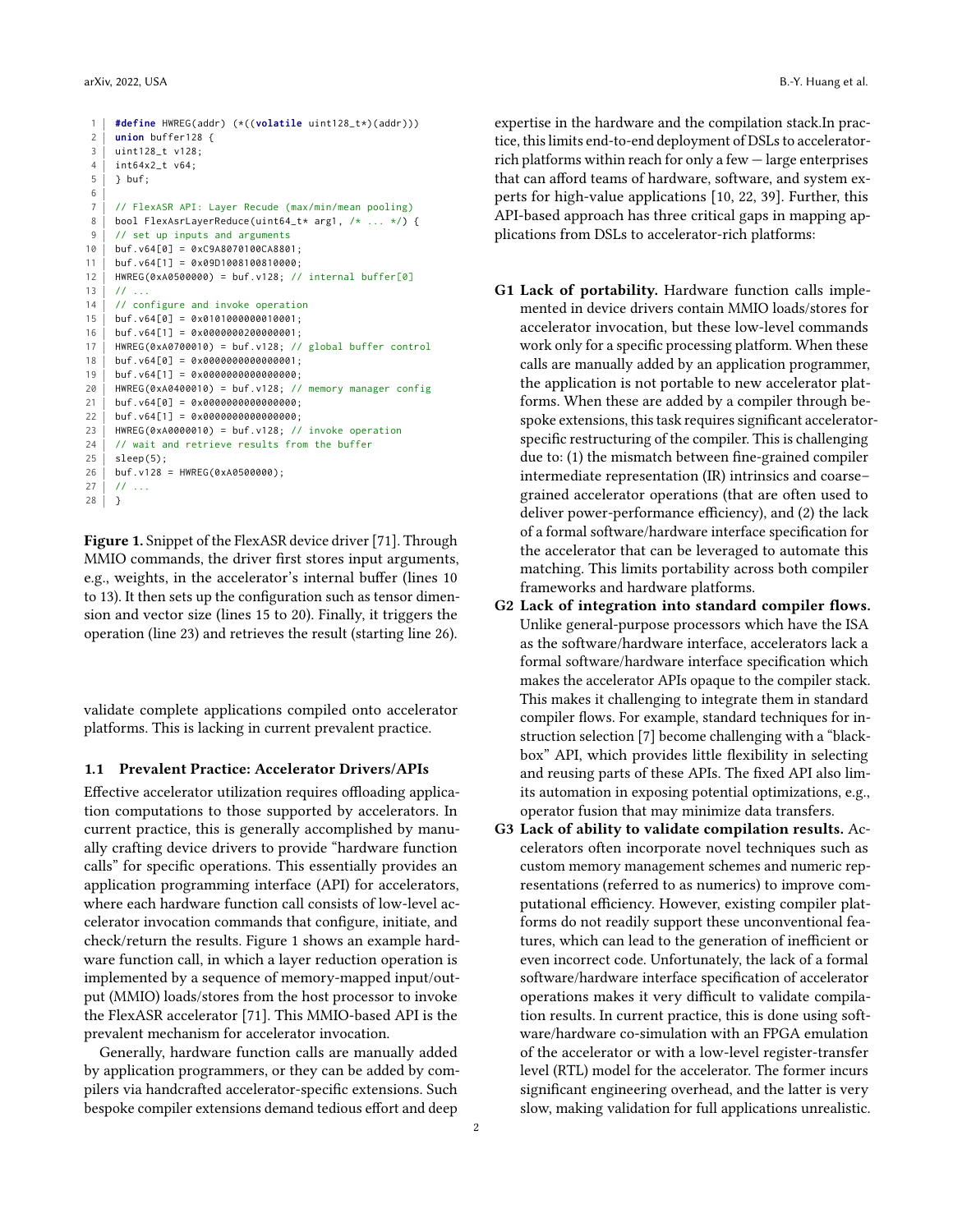In practice, validation using RTL co-simulation is performed only for individual accelerator-supported operations. This is insufficient to determine if small deviations at the operation level (e.g., due to different numerics) lead to acceptable results at the application level. Further, the need for a fully functional RTL model limits early stage software/hardware co-design, i.e., software development before the hardware is implemented.

The lack of a formal software/hardware interface specification that provides the semantics of individual accelerator operations is the root inadequacy across the three gaps. In this work, we propose the D2A (short for "DSLs to Accelerators") methodology which addresses these gaps via the use of an ISA-like formal model for accelerators, instead of using API-supported hardware function calls. The formal semantics of the accelerator operations are provided through an accelerator instruction set. This formal model and the finergrained, instruction-level control it provides (in contrast to API calls) facilitates standard compiling techniques (e.g., instruction selection and optimization), facilitates portability, and enables validation of compilation results.

#### 1.2 D2A Methodology: Key Ideas

Identifying the computation in the application that can be offloaded to the accelerators is effectively seeking mappings between compiler IR intrinsics and the accelerator operations such that they are functionally equivalent and lead to performant code. (Note that in certain domains like machine learning, small numerical differences may not affect the application-level results, such as a classification category, so notions of "equivalence" should reflect this property.) While the semantics of the accelerator operations is available in the hardware RTL model, this is too low-level for the compiler to target directly and thus not an option. In the D2A methodology, we use the Instruction-Level Abstraction (ILA) [\[36\]](#page-13-10), for this purpose. The ILA, like the ISA for processors, provides a software/hardware interface specification for accelerators. It bridges the gap between the compiler IR intrinsics on one hand and the accelerator operations on the other — providing the basis for specifying IR-accelerator mappings.

Compiler IR-Accelerator Mappings using ILAs. The ILA model of an accelerator provides formal semantics at its software/hardware interface through a lifting of the accelerator operations in the form of a set of instructions, each of which reads/updates the accelerator architectural state. Similarly, the IR intrinsics can be defined as instructions that update program state. This provides a uniform model on both sides  $-$  the IR side and the accelerator side  $-$  in the form of instructions. We specify the mappings as pairs of program fragments, where a program fragment comprises a sequence of instructions. Unlike API calls or RTL models, program fragments using accelerator ILA instructions capture the underlying accelerator operation semantics while

abstracting out low-level hardware implementation details. Further, these program fragments provide the flexibility to specify mappings at *different levels of granularity*  $-$  this helps bridge the granularity mismatch which may exist between IR intrinsics and coarse-grained accelerator operations.

Instruction Selection and Optimization. With the instruction semantics specified by an ILA, the D2A methodology facilitates standard instruction selection and optimization techniques in compilers. In this work, we use term rewriting for instruction selection, i.e., using compiler IR-accelerator rewrites to map IR intrinsics to accelerator instructions [\[3,](#page-12-7) [7,](#page-12-6) [20\]](#page-13-11). Specifically, we utilize equality saturation to optimally match equivalent rewrites of the program and therefore reduce the need for manual program restructuring (addressing gaps [G1](#page-1-1) and [G2](#page-1-2)) [\[69,](#page-15-9) [74\]](#page-15-10). Further, the compiler IR-accelerator mappings have finer-grained knowledge and control of accelerator operations through the instructionlevel interface provided by ILAs. This enables optimizations that require understanding of accelerator behavior, e.g., operator fusion for reducing data movement (addressing gap [G2](#page-1-2)).

ILA-based Compilation-Results Validation. We use the term compilation-results validation for checking that the results of the compilation are correct, i.e., functionally equivalent or with acceptable deviation when there are differences in numerics. This may be done at the level of a single accelerator-supported operation, i.e., checking the correctness of compiler IR-accelerator mappings, or for the entire application. The formal semantics of the ILA instructions provides the foundation for proof-based formal verification or simulation-based validation. This enables systematic endto-end compilation-results validation as well as early-stage software/hardware co-design (addressing gap [G3](#page-1-3)).

D2A Compilation Flow. The overall compilation flow using the D2A methodology is shown in Figure [2.](#page-3-0) We first translate the application program, provided in a high-level DSL, into the compiler IR. Next, we perform equality saturation to search a large space of equivalent programs given the compiler IR-accelerator mappings (along with general-purpose rewrite rules). Based on a given cost function, we then extract the lowest-cost program and pass it on for code generation, where each accelerator instruction is subsequently lowered to the corresponding MMIO load/store command. This generated program executes on the host processor and invokes accelerator operations through MMIO commands. (Note that the ILA modeling and the validation of the IR-accelerator mappings are omitted from this figure.)

# 1.3 Prototype Implementation and Case Studies

As a demonstration of the D2A methodology, we have implemented an end-to-end compilation flow for deep learning (DL) applications by integrating it with an existing compiler flow. Specifically, our prototype compiler utilizes the DSL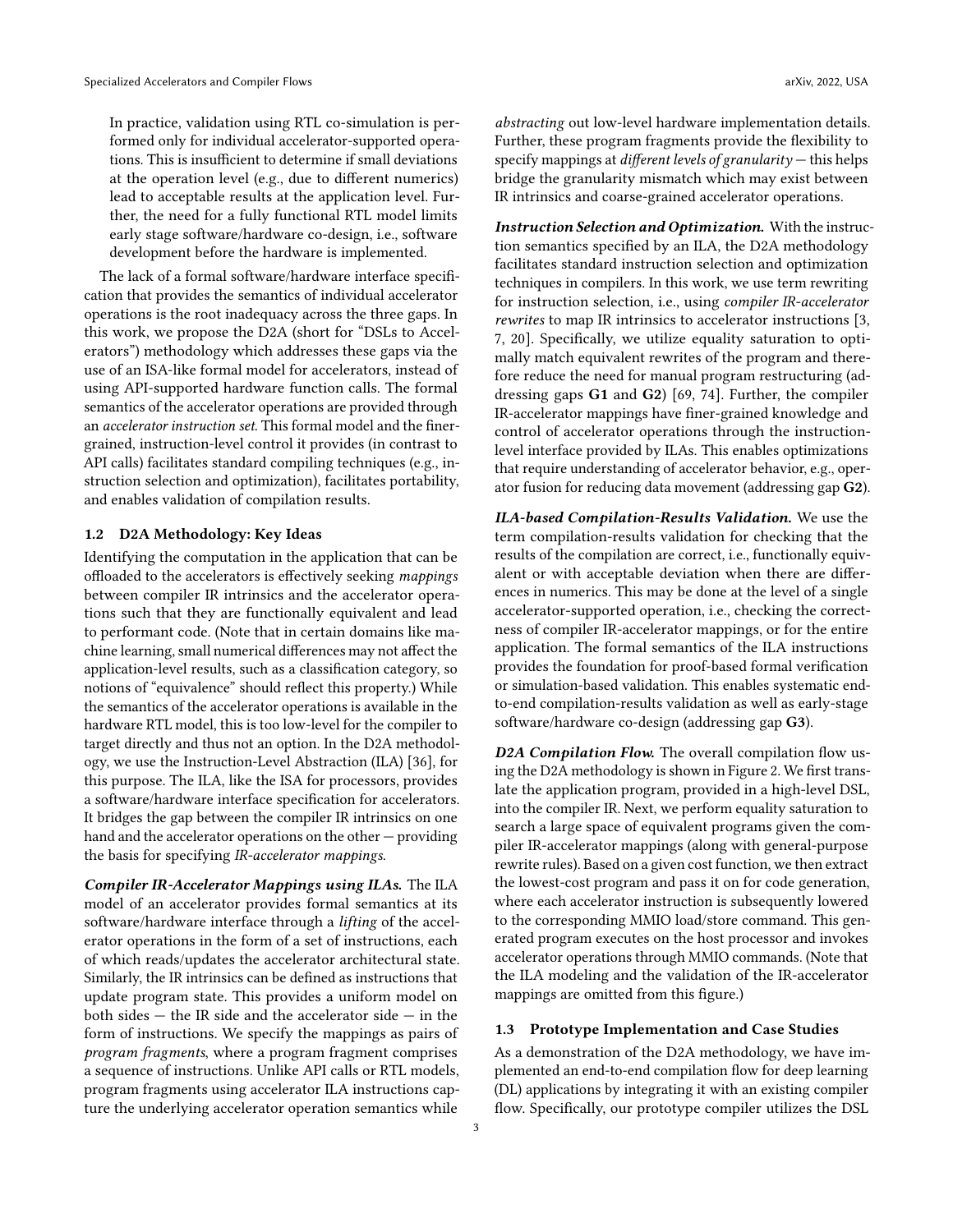<span id="page-3-0"></span>

Figure 2. D2A compilation flow overview.

front-end and the code-generation capability provided by the TVM framework [\[14\]](#page-12-8). For instruction selection, it leverages the rewrite rules and the equality saturation engine provided by Glenside and egg [\[68,](#page-15-11) [83\]](#page-16-2). The ILA-models of accelerators, the validation of IR-accelerator mappings, and compilation-results validation at the application level are powered by ILA-based methods in ILAng [\[35\]](#page-13-12).

We show the generality of the D2A methodology through multiple case studies. At the front-end, we consider six DL applications for language processing and image recognition, e.g., Transformer [\[77\]](#page-15-12) and ResNet [\[31\]](#page-13-13). For the target accelerators, we add support for three custom accelerators that provide hardware operations at different levels of granularity: VTA [\[50\]](#page-14-5) is a fine-grained accelerator for general tensor operations; HLSCNN [\[81\]](#page-15-6) is a coarse-grained accelerator providing 2D convolutions; FlexASR [\[71\]](#page-15-4) is an accelerator for speech recognition, specializing in coarse-grained operations such as a long short-term memory (LSTM) layer.

We added support for the three accelerators — developed their ILA models, provided compiler IR-accelerator mappings for operations supported by them, and validated all the mappings. Note that this work for supporting a new accelerator is a one-time effort that can be reused across different applications. Our prototype compiler successfully compiled all six DL applications (developed by different teams and programmed in different DSLs) for exploiting the three custom accelerators. Our prototype and case studies demonstrate the key ideas in the D2A methodology for end-to-end compilation with validated results. We do not claim this work provides a complete, fully optimized compiler for custom accelerators; rather, it establishes the foundations for validated compilation for such targets through the use of a formal instruction-level software/hardware interface for accelerators.

#### 1.4 Contributions

Overall this paper makes the following contributions:

- We present the D2A methodology that uses an instructionlevel formal software/hardware interface specification for an accelerator, which abstracts away low-level implementation details while providing a formal hardware semantics with the following capabilities:
	- It bridges the granularity gap between compiler IR intrinsics and accelerator operations with flexible mappings between instruction-level program fragments.
	- It enables integration into standard compiler flows and the application of standard techniques like instruction selection and optimization.
	- It provides for end-to-end validation of compilationresults for accelerator-extensible compilers.
- $\bullet$  We describe a prototype<sup>[2](#page-3-1)</sup> that implements the D2A compilation flow on top of open-source frameworks TVM, Glenside, egg, and ILAng.
- We provide a set of case studies that demonstrate:
	- portability: through compiling six DL applications (programmed by different teams in different DSLs)
	- extensibility: through adding support for three custom accelerators which provide operations at different levels of granularity.
	- compilation-results validation: for both IR-accelerator mappings, and at the application-level. The latter demonstrates how this methodology exposed several accuracy issues due to custom numerics.

This article is organized as follows. In Sections [2](#page-4-0) and [3,](#page-6-0) we explain the D2A methodology and our compiler prototype, respectively. We then describe the case studies and evaluation results in Section [4.](#page-6-1) Future work, related work, and conclusions are discussed in Sections [5,](#page-10-0) [6,](#page-11-0) and [7,](#page-11-1) respectively.

<span id="page-3-1"></span> $2$ Our prototype will be released under a permissive open-source license.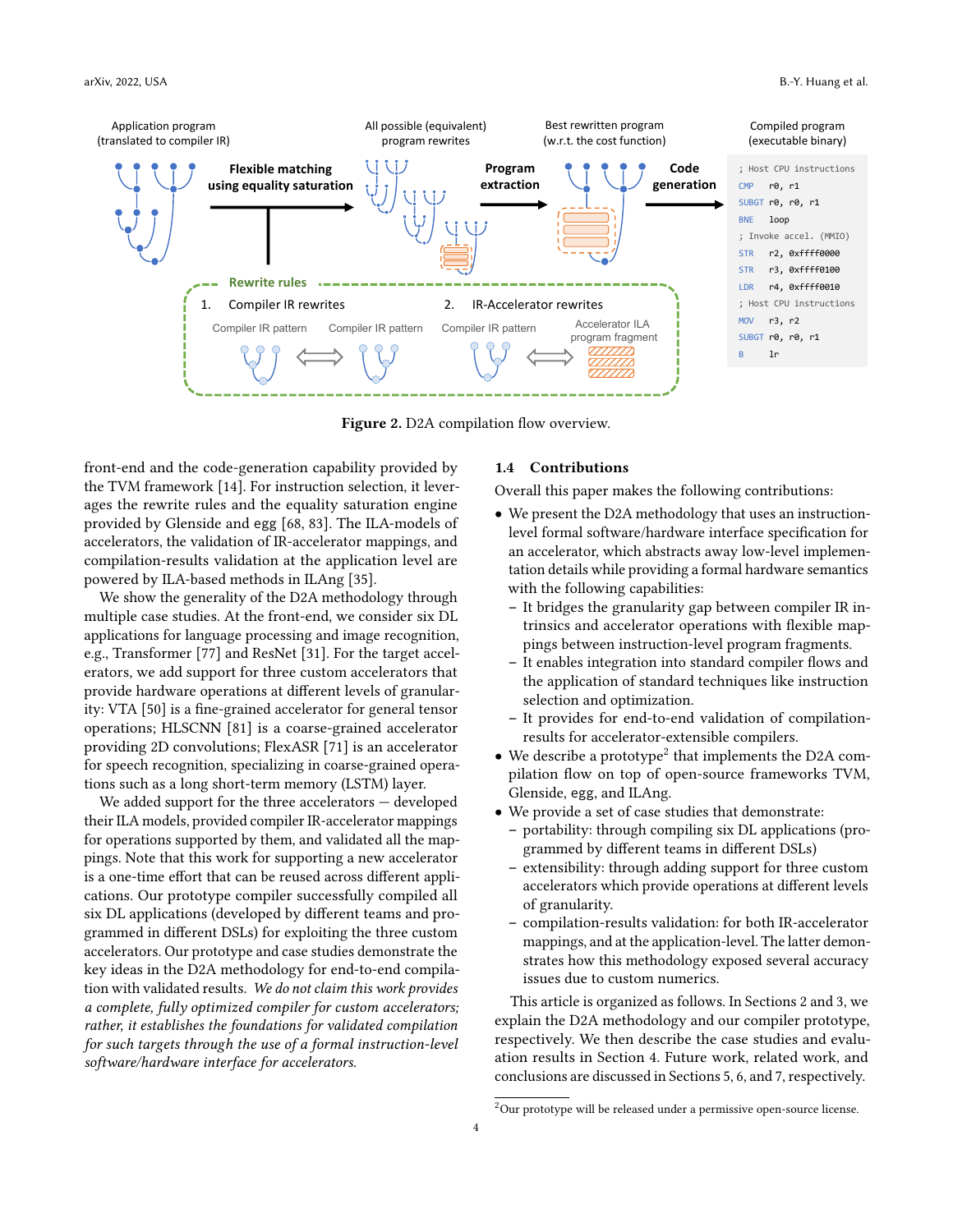# <span id="page-4-0"></span>2 D2A Methodology

In this section, we explain three key aspects of the D2A methodology: (1) adding accelerator support by specifying mappings between compiler IR intrinsics and accelerator operations, (2) compiling applications by searching within input programs for computations supported by accelerators, and (3) ensuring compilation-result validation and supporting early-stage software/hardware co-design.

## 2.1 Specifying IR-Accelerator Mappings using ILAs

The ILA is an ISA-like formal model for specifying the functional behavior of accelerators. It generalizes the notion of instructions to accelerators and provides a modular functional specification as a set of instructions. Like processor ISAs, it does so by specifying how each instruction updates software-visible (viz., architectural) state while abstracting out implementation details.

2.1.1 Accelerator ILA. We develop the ILA formal model for an accelerator by following the methodology proposed in prior work [\[36\]](#page-13-10). Each instruction of an accelerator ILA corresponds to a command at the accelerator interface, i.e., an MMIO load or store command. The ILA captures formal semantics of accelerator behavior by specifying how each instruction reads/updates the architectural state variables. Essentially, the ILA is a modular (per-instruction) operational specification of an accelerator. Figure [6](#page-19-0) in Appendix [C](#page-17-0) provides an accelerator ILA example.

2.1.2 Compiler IR ILA. While the ILA is primarily intended to serve as the formal model for accelerators, it is convenient to also use it to formally model compiler IR intrinsics. We develop the compiler IR ILA by following the approach used in prior work for the NVidia parallel execution thread (PTX) programming model [\[86\]](#page-16-3). Each instruction of a compiler IR ILA corresponds to an IR intrinsic and specifies its operational behavior in terms of how it updates program state. Modeling both the compiler IR and accelerators using ILAs provides a uniform model on both sides, and enables the use of the ILAng toolkit for their verification/validation.

2.1.3 IR-Accelerator Mappings. Due to the granularity gap between the IR instrinsics and the accelerator operations, it is often not possible to construct a one-to-one mapping between the compiler IR and the accelerator operations. Instead, on each side (the compiler IR and the accelerator), we consider a program fragment that comprises a sequence of instructions defined by the associated ILA model. The program fragments provide a basis for many-to-many instruction mappings between the two sides, providing flexibility that is key to addressing the granularity mismatch challenge.

The specification of the mappings starts from the accelerators — based on the given accelerator, we provide an IR-accelerator mapping for each accelerator operation. This bottom-up approach is a one-time effort for each accelerator,

<span id="page-4-1"></span>

Figure 3. Verification tasks and the IR-accelerator mapping for a linear-layer operation supported by FlexASR [\[71\]](#page-15-4). (The mapping is simplified for a clearer presentation. See Figure [5](#page-18-0) in the Appendix for the complete mapping.)

requires no knowledge of the input program, and is the key for modular and extensible compilation.

Figure [3](#page-4-1) shows an example of an IR-accelerator mapping for a linear layer operation for the FlexASR accelerator [\[71\]](#page-15-4). The program fragments of the compiler IR and the accelerator are shown in parts (b) and (c), respectively. As discussed, each instruction of the compiler IR ILA corresponds to one IR intrinsic, which is reflected in parts (a) and (b). Similarly, each instruction of the accelerator ILA corresponds to one command at its MMIO interface, as shown in parts (c) and (d).

#### <span id="page-4-2"></span>2.2 Flexible Matching using Equality Saturation

Given the IR-accelerator mappings and an input program, the next step in the D2A methodology is to identify computations in the input program that can be offloaded to equivalent accelerator operations. We approach this task by utilizing term rewriting techniques — given a set of syntactic rewrite rules ( $\ell \rightarrow r$ ), rewrite instances of pattern  $\ell$  in the input program with pattern  $r$  where applicable [\[3,](#page-12-7) [7,](#page-12-6) [20,](#page-13-11) [69,](#page-15-9) [74\]](#page-15-10). In term rewriting systems, the application of rewrite rules is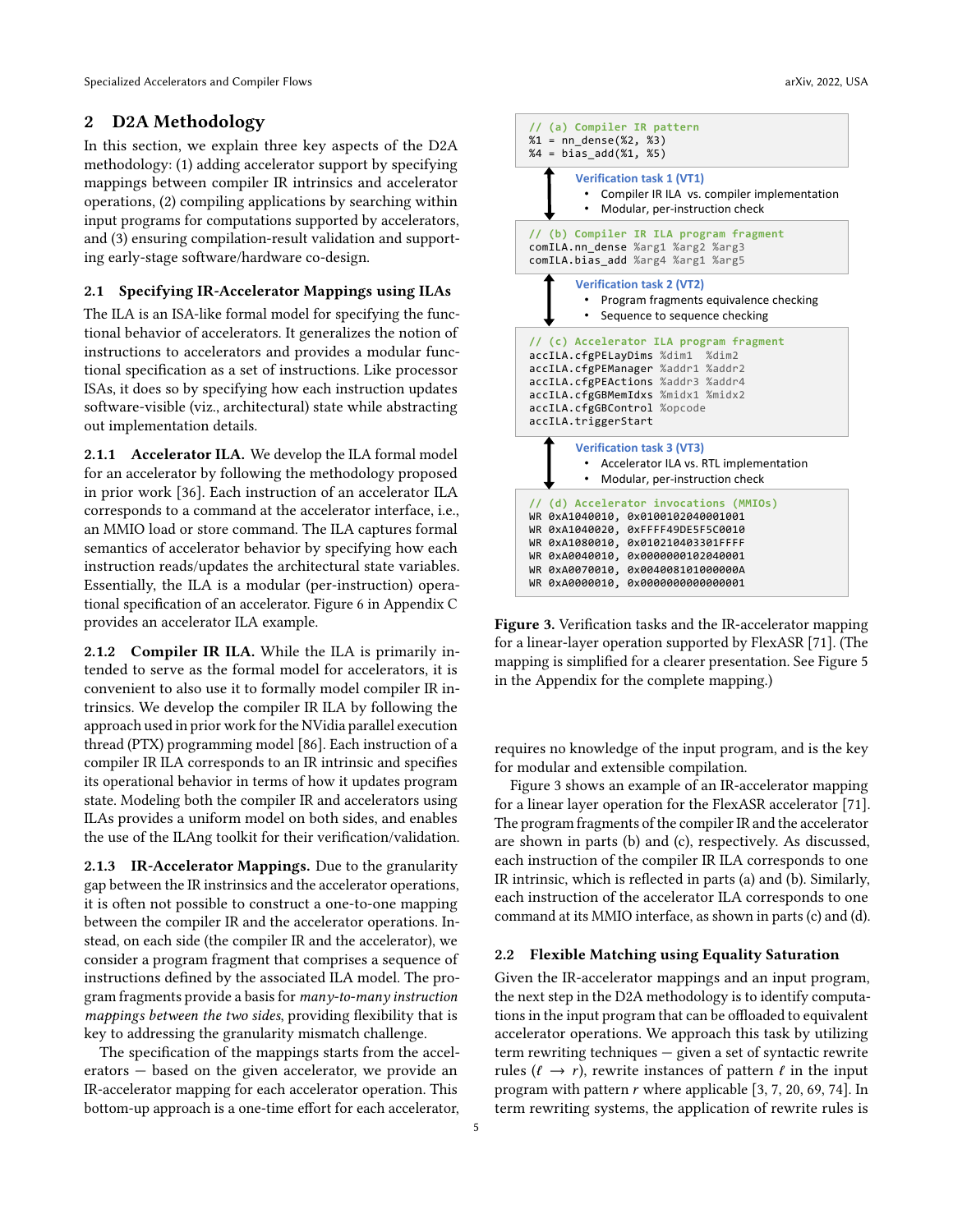correct by construction as long as the rules preserve semantic equality. This provides for modular correctness checking through checking the individual rewrite rules.

Classic term rewriting systems often suffer from the phase ordering problem (i.e., the order in which rewrites are applied affects final performance) and thus require careful ordering [\[82\]](#page-16-4). In D2A, we utilize the equality saturation technique to mitigate phase ordering problems [\[69,](#page-15-9) [74\]](#page-15-10).

Equality Saturation. Given an input program  $p$ , equality saturation repeatedly applies the given rewrite rules to explore all equivalent ways to express  $p$  (with respect to the rules). It utilizes the *e-graph* data structure to efficiently represent an exponentially large set of equivalent program expressions [\[52,](#page-14-6) [53\]](#page-14-7). Upon reaching a fixed point, i.e., when no application of any rewrite rule can introduce a new program expression, it extracts the optimal rewritten program according to a given cost function. This provides for searching over the space of all possible rewrites and finding the representative most suitable for the given purpose without sophisticated ordering considerations.

2.2.1 IR-Accelerator Rewrites. Based on the provided IR-accelerator mappings, we derive a set of rewrite rules where the left-hand side of the rule is the compiler IR pattern and the right-hand side is the corresponding accelerator instructions. Applying these rules, which we call the IR-accelerator rewrites, allows replacing the computations that are exact syntactic matches to the compiler IR pattern specified in the mappings by the corresponding accelerator operations. We call this exact matching.

2.2.2 Flexible Matching and Compiler IR Rewrites. Exact matching provides a baseline matching capability but may be limited in practice because there is often no canonical IR expression to represent a program. Therefore, the input program can have constructs that are syntactically different from the left-hand side of the IR-accelerator rewrites but are semantically equivalent to the pattern. For example, in the IR-accelerator mapping shown in Figure [3,](#page-4-1) we specify the compiler IR pattern for a linear layer (as an S-expression):

(bias\_add (nn\_dense %a %b) %c).

However, a linear layer can be equivalently expressed as

(add (reshape (nn\_dense %a %b) %s) %c)

when %c is a vector, for certain shapes %s. This prevents exact matching from identifying potential accelerator calls.

Rather than enumerating various semantically equivalent IR-accelerator mappings, we include another set of rewrite rules that we call compiler IR rewrites. Each compiler IR rewrite transforms an IR pattern into another IR pattern, e.g., from the second to the first linear-layer IR pattern above, without replacement by accelerator instructions. These generalpurpose rewrite rules do not depend on the input program nor on the accelerator, but help expose more potential matches.

We refer to this as *flexible matching*, as it enables finding matches that may be missed by exact matching.

#### 2.3 ILA-Based Compilation-Results Validation

The formal semantics of ILA instructions provides the foundation for validating compilation results. The D2A methodology does compilation results validation at two levels.

<span id="page-5-0"></span>2.3.1 Checking IR-Accelerator Mappings. The use of term rewriting provides for modular validation — checking end-to-end compilation correctness by verifying individual rewrite rules. In D2A, we focus on the verification of IRaccelerator mappings from which IR-accelerator rewrites are derived. Checking and inferring rules between compiler IR patterns is not the focus of this paper [\[5,](#page-12-9) [48,](#page-14-8) [51\]](#page-14-9).

Verifying an IR-accelerator mapping consists of three verification tasks, as illustrated in Figure [3,](#page-4-1) At the two ends, i.e., the compiler IR and the accelerator end, we check the equivalence through VT1 and VT3, respectively. In the middle, VT2 checks the equivalence between a compiler IR ILA program fragment and an accelerator ILA program fragment. This is an instruction-sequence-to-instruction-sequence verification, typically over short program fragments that correspond to operations instead of a whole application.

Proof-Based Formal Verification. The formal semantics of ILA instructions allows for formally verifying the IRaccelerator mappings. For VT1, the equivalence between compiler IR intrinsics and compiler IR ILA instructions can be checked using software model checking tools (e.g., CBMC and SeaHorn [\[18,](#page-12-10) [27\]](#page-13-14)) by translating ILA models into software models, as has been done in prior work [\[34\]](#page-13-15). For VT2, the two program fragments can be encoded into Satisfiability Modulo Theories (SMT) formulas (e.g., via unrolling the instructions) and their equivalence checked using an SMT solver such as Z3 [\[19\]](#page-12-11). For VT3, the refinement checking between the accelerator ILA (specification) and the accelerator RTL (implementation) has been shown successfully in prior work [\[36\]](#page-13-10) that leverages processor verification techniques [\[8,](#page-12-12) [47\]](#page-14-10). We provide a case study for VT2 in Section [4](#page-6-1) that focuses on verifying equivalence of the operator definitions in the two program fragments over abstract data types, thus avoiding dealing with differences in numerics which are the focus of the simulation-based validation.

Simulation-Based Validation. The D2A methodology also supports checking VT1-3 through simulation-based validation. This is highly automated as the ILAng platform [\[35\]](#page-13-12) can automatically generate an executable software model (in C++/SystemC) of a program of ILA instructions. These executable models capture the precise definitions of the numerics used by the accelerator. For VT1, the simulation of ILA instructions is checked against the execution of the corresponding IR intrinsics (i.e., the original compiler generated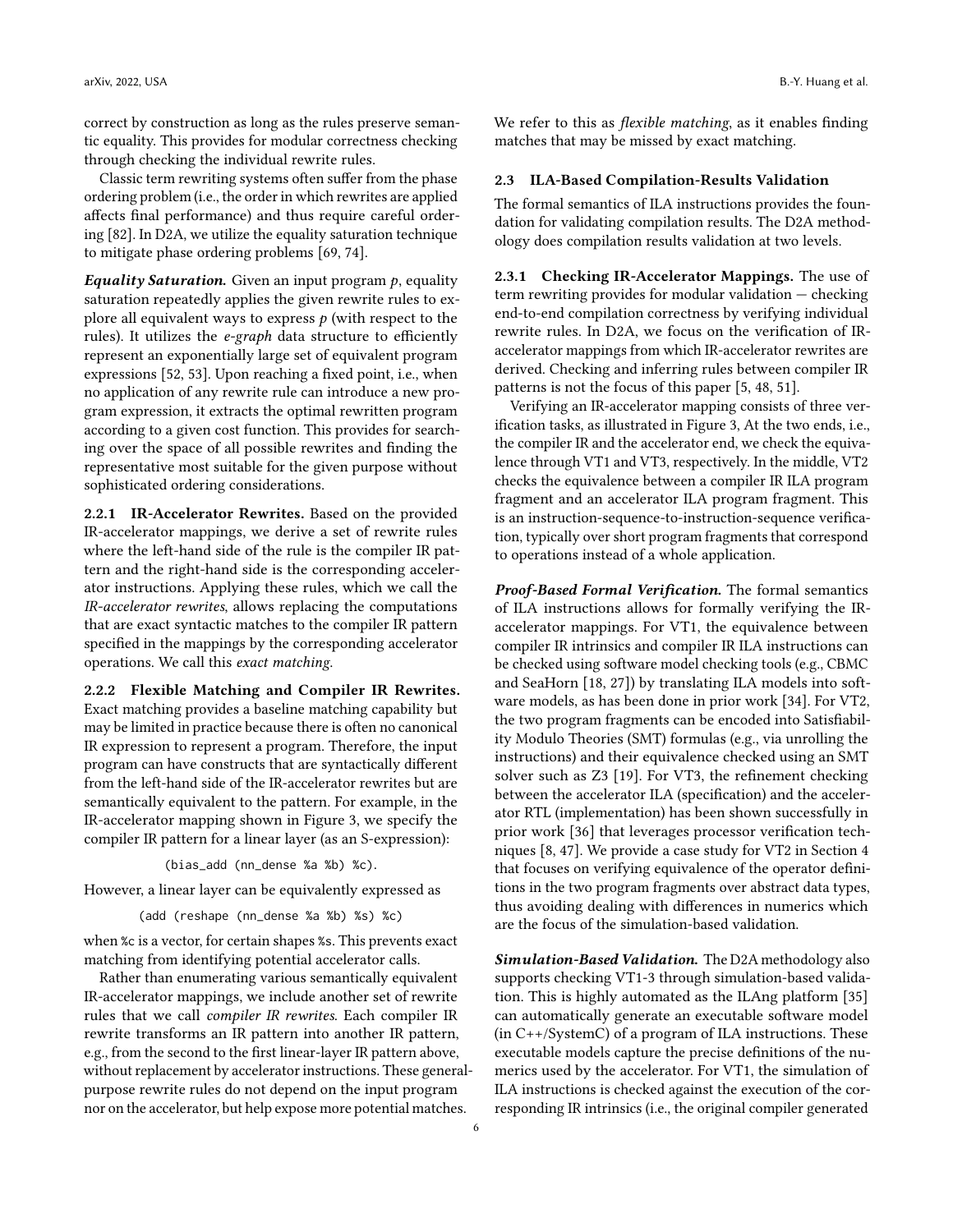code). For VT2, we compare the simulation of two ILA program fragments. For VT3, the ILA simulation can be checked against RTL simulation of the accelerator implementation.

2.3.2 Application-Level Co-Simulation. Verification at the application-level, e.g., examining the final accuracy of an inference model instead of its individual layers, is especially critical for exploiting accelerators that utilize custom data representations. While such accelerators gain powerperformance efficiency by leveraging custom data types, they may introduce modest numerical mismatches at every operation. Thus, the IR-accelerator mapping validation for a pair of program fragments (§ [2.3.1\)](#page-5-0) can at best check that the numerical differences for the computation in these fragments is within a certain range. Unfortunately, this provides no guarantee of the correctness at the application level and, therefore, requires the application-level co-simulation capability enabled by the use of the ILA models.

# <span id="page-6-0"></span>3 Prototype Implementation

As a demonstration of the D2A methodology, we have implemented an end-to-end compilation flow for Deep Learning (DL) applications by integrating with existing compiler frameworks. Figure [4](#page-7-0) shows the workflow of our prototype.

DSL Front-End. TVM is a compiler framework for DL applications that provides various capabilities for expressing and optimizing DL applications [\[14\]](#page-12-8). Here, we make use of TVM's model importer as the front-end for DSL programs. The importer supports taking programs written in mainstream DL frameworks and interchange formats (e.g., ONNX [\[46\]](#page-14-11), Py-Torch [\[57\]](#page-14-12), and TensorFlow [\[1\]](#page-12-2)) and translating them into Relay, the top-level IR used in TVM [\[62\]](#page-15-13).

Flexible Matching. We leverage the egg library for equality saturation in our prototype [\[83\]](#page-16-2). First, the input program is translated from Relay to Glenside, a pure (side effect– free) tensor program representation that supports specifying rewrite rules for tensor programs [\[68\]](#page-15-11). Next, with both the compiler IR rewrites and IR-accelerator rewrites provided in Glenside, the equality saturation engine explores the space of possible rewrites as discussed in § [2.2.](#page-4-2) Upon reaching a fixed point, an optimal rewritten program is extracted based on a given cost function. Here, as a proof of concept, we implemented a cost function that maximizes the number of accelerator operations; we leave cost functions that best correspond to measures of performance for future work.

Code Generation. Once flexible matching completes, the extracted rewritten program is translated back to Relay where accelerator instructions are specially annotated. In our prototype, we use TVM's Bring Your Own Codegen (BYOC) interface to implement the generation of those accelerator instructions [\[16\]](#page-12-13). BYOC allows for invoking the target interface of a custom execution mechanism (e.g., an accelerator's

MMIO loads/stores) by having TVM's runtime defer execution to a user-specified runtime when it reaches an annotated portion of the program. Here, we implemented a custom runtime that invokes the accelerator implemented on an FPGA (§ [4.3.2\)](#page-8-0) as well as the ILAng-generated simulators (see below), producing the necessary ILA instructions at run time. Such a just-in-time approach helps prototyping as it allows for easily inspecting intermediate values in the program and simplifies the implementation, but introduces overhead from communication between the TVM runtime and our custom D2A runtime. In principle, this overhead can be eliminated by using BYOC's ahead-of-time compilation mode.

ILA Modeling and Correctness Verification. We utilize ILAng, an open-source platform for ILA-based modeling and verification, for developing the ILA models and performing ILA-based verification/validation [\[35\]](#page-13-12). ILAng provides support for the following capabilities:

- 1. (a) manually specifying and (b) semi-automatically synthesizing an ILA model [\[70\]](#page-15-14).
- 2. refinement checking between an ILA specification and an RTL implementation.
- 3. automatic translation from semantics of ILA instructions to SMT formulas.
- 4. generating a sound executable simulator based on the operational semantics defined by the ILA model.

We use  $1(a)$ , 3, and 4 in this work.

# <span id="page-6-1"></span>4 Case Studies and Evaluation

We show the generality of the D2A methodology through multiple case studies.

#### <span id="page-6-2"></span>4.1 Target Accelerators

We added support for three accelerators specialized for DL applications that provide hardware operations at different levels of granularity:

- 1. FlexASR is an accelerator optimized for speech and natural language processing (NLP) tasks that supports various recurrent neural networks [\[71\]](#page-15-4). It uses a custom numeric datatype AdaptivFloat for boosting the accuracy of quantized computations [\[72\]](#page-15-15).
- 2. HLSCNN is an accelerator optimized for 2D convolutions [\[81\]](#page-15-6). HLSCNN is designed to operate on 8/16-bit fixed point data, and the feature map tensors are expressed in the NHWC layout format for providing better performance through parallelization.
- 3. VTA is a parameterizable accelerator for tensor operations featuring a processor-like design with an ISA and configurable parameters [\[50\]](#page-14-5). It provides efficient hardware implementations of element-wise arithmetic operations as well as generalized matrix multiplication (GEMM).

The ILAs for FlexASR, HLSCNN, and VTA are approximately 5600, 1600, and 2100 lines of code, respectively — note that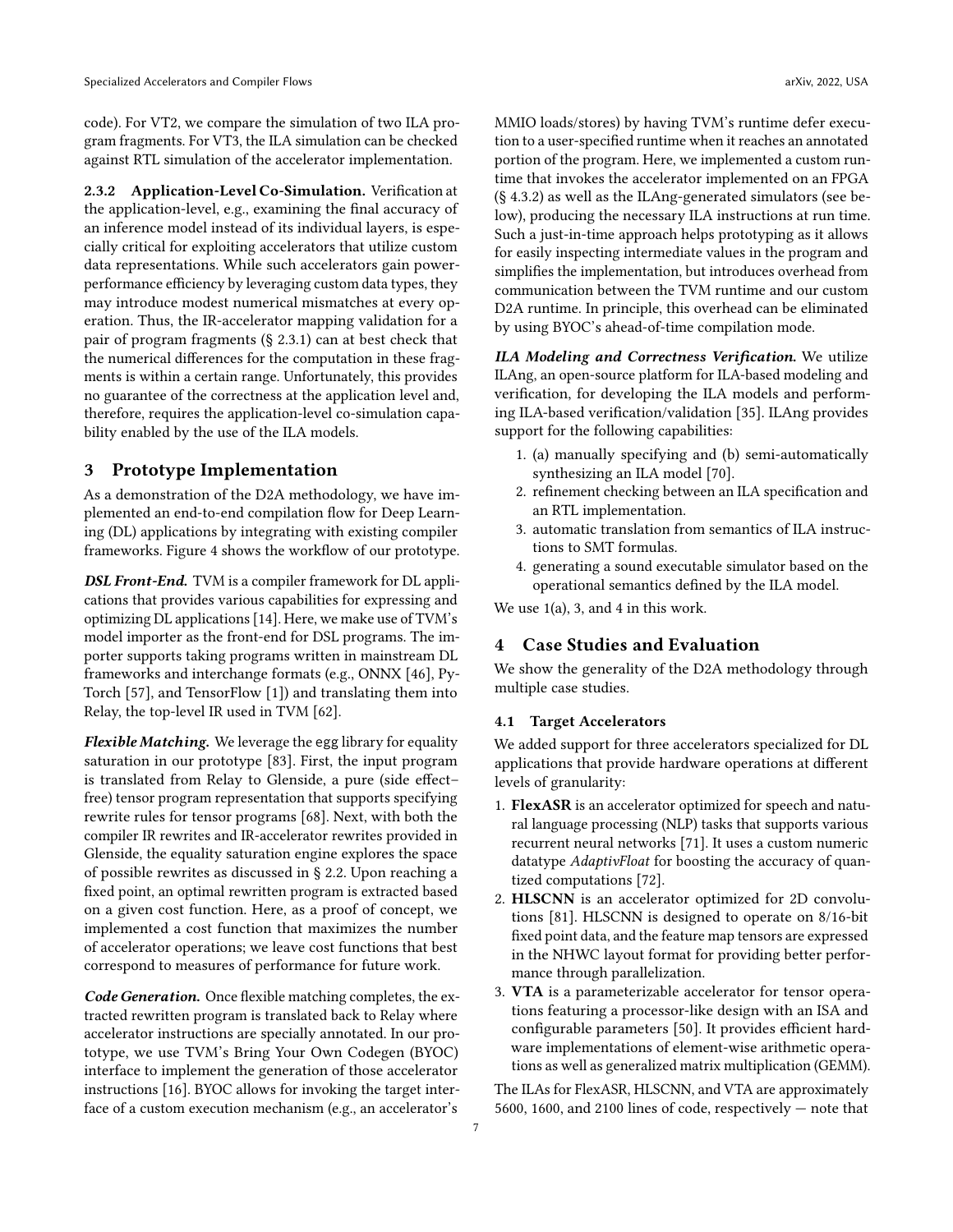<span id="page-7-0"></span>

Figure 4. Prototype implementation of the D2A compilation flow.

<span id="page-7-1"></span>

| <b>Application Statistics</b>                                                   |               |              |          |              |         |           |             |  |  |
|---------------------------------------------------------------------------------|---------------|--------------|----------|--------------|---------|-----------|-------------|--|--|
|                                                                                 | Application   | EfficientNet | LSTM-WLM | MobileNet-V2 | ResMLP  | ResNet-20 | Transformer |  |  |
| 2                                                                               | Source DSL    | MxNet        | PyTorch  | PyTorch      | PyTorch | MxNet     | PyTorch     |  |  |
| 3                                                                               | #Relay Ops    | 232          | 578      | 757          | 343     | 494       | 872         |  |  |
| Number of Static Accelerator Invocations using Exact Matching/Flexible Matching |               |              |          |              |         |           |             |  |  |
| $\overline{4}$                                                                  | FlexASR       | 0/35         | 1/1      | 0/41         | 0/38    | 2/22      | 0/66        |  |  |
| 5                                                                               | <b>HLSCNN</b> | 35/35        | 0/0      | 40/40        | 0/0     | 21/21     | 0/0         |  |  |
|                                                                                 | VTA           | 0/35         | 36/36    | 1/41         | 38/38   | 2/22      | 66/66       |  |  |

|  |  |  |  |  |  |  | Table 1. End-to-end compilation statistics. |  |
|--|--|--|--|--|--|--|---------------------------------------------|--|
|--|--|--|--|--|--|--|---------------------------------------------|--|

these ILAs serve the dual purposes of enabling compilation via the D2A methodology as well as validating the RTL design. Additionally, the BYOC-based code generators and runtimes for these devices are approximately 450, 300, and 900 lines of code, respectively. Please see Appendix [A](#page-17-1) for a complete list of supported operations for the three accelerators.

#### <span id="page-7-2"></span>4.2 Target Applications

For our experiments, we considered six DL applications corresponding to common neural network models for language and vision tasks that contain operators supported by the three target accelerators. We selected applications with reasonable size for human inspection and in-depth analysis.

- 1. EfficientNet is a recent convolutional neural network (CNN) designed for image classification that uniformly scales network width, depth, and resolution [\[73\]](#page-15-16). We chose it because it contains convolutions that could be accelerated by VTA and HLSCNN.
- 2. LSTM-WLM is a simple text generation application [\[84\]](#page-16-5) implemented using an LSTM recurrent neural network architecture [\[26\]](#page-13-16). We chose this model because it contains an LSTM layer that could be accelerated by FlexASR. As detailed in Appendix [B,](#page-17-2) we made a small modification to the model after importing into Relay to match the semantics of our FlexASR LSTM code generator, namely by not returning the final hidden and cell states (unused in this application).
- 3. MobileNet-V2 is a commonly used CNN, designed for mobile and embedded vision applications, that uses depthwise separable convolutions [\[33,](#page-13-17) [65\]](#page-15-17). We chose MobileNet due to its wide use, especially on embedded devices.
- 4. ResMLP is a recent residual network, designed for image classification, comprised only of multi-layer perceptrons and no convolutional layers [\[75\]](#page-15-18). We chose this model because its preponderance of linear layers means it could be accelerated by VTA as well as by FlexASR (despite not being a language model).
- 5. ResNet-20 is a CNN designed for image classification that applies identity mapping [\[31\]](#page-13-13). As with MobileNet, we chose ResNet for its common use in practice.
- 6. Transformer is a language representation model comprised primarily of attention mechanisms [\[77\]](#page-15-12). We chose Transformer as a representative of recent NLP models in common use.

With the exception of the minor change for LSTM-WLM, all applications were mapped to accelerators without any manual modifications. Detailed parameters for these applications are given in Appendix [B.](#page-17-2)

## 4.3 Evaluation: Compilation

We examined the portability provided by D2A through endto-end compilation using our compiler prototype. We took six DL applications, developed by different teams in different DSLs, and compiled them for the three target accelerators. Our compiler prototype successfully generated code that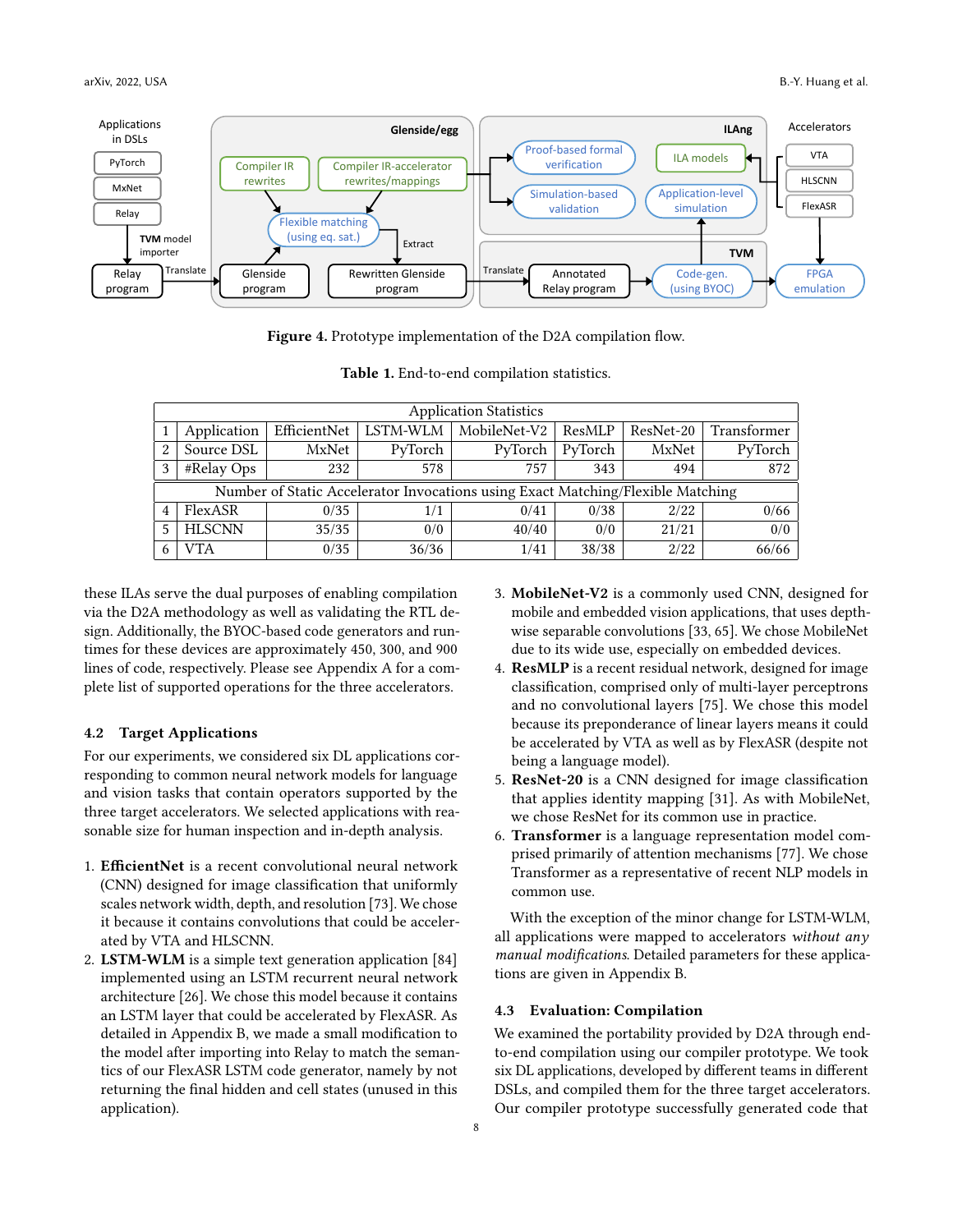exploits the accelerators for supported computations. Furthermore, we demonstrate full-system deployment, running D2A-generated code on physical hardware through FPGA emulation.

4.3.1 Portability and Flexible Matching. Table [1](#page-7-1) shows the compilation statistics of using exact matching and flexible matching. It describes the source language in which the application is programmed (Row 2) and the program complexity using the number of Relay operators as a proxy (Row 3). It reports the number of invocations to FlexASR, HLSCNN, and VTA when using exact/flexible matching in Rows 4-6. Note that some invocations (IR-acclerator mappings) correspond to multiple Relay operators; in particular, the 35-step FlexASR LSTM in LSTM-WLM is 566 operators and maps to one FlexASR LSTM instruction (a dramatic granularity mismatch between DSL and accelerator operations).

Our results demonstrate portability with the successful exploitation of accelerators for supported operations and provide evidence for the utility of flexible matching. For example, flexible matching revealed several offloads to Flex-ASR's linear layer in MobileNet-V2 by rewriting nn. dense to nn.dense followed by an add of a zero tensor. Also note that certain Glenside rewrites [\[68\]](#page-15-11) that implement the im2col optimization [\[13\]](#page-12-14) result in many more offloads to VTA in that table; this is due to 2D convolutions being rewritten into matrix multiplications. Hence, flexible matching allowed us to support 2D convolutions on VTA even though our prototype code generator did not explicitly implement 2D convolutions via VTA instructions. This is an example of emergent effects resulting from simple, reusable rewrite rules.

<span id="page-8-0"></span>4.3.2 System Deployment and FPGA Emulation. To demonstrate the D2A flow on a real hardware platform, we synthesized, placed-and-routed the FlexASR accelerator on a Xilinx Zynq ZCU102 FPGA, which consumed 86% of the available LUT resources.<sup>[3](#page-8-1)</sup> We utilized the Xilinx SDK [\[85\]](#page-16-6) to pass the accelerator instructions (MMIO commands) to the accelerator interface for invoking the supported operations. Specifically, we compiled and executed synthetic application programs in which LSTM layers and linear layers are offloaded to the FlexASR accelerator. This case study demonstrates the applicability of D2A in actual system deployment on a commodity hardware platform. Further, it shows that in the absence of compilation-results validation enabled by the D2A methodology, the need for a fully functional RTL model and the significant engineering overhead indeed limit early-stage software/hardware co-design.

#### 4.4 Evaluation: Compilation-Results Validation

We want to check that the compiled program, in which parts of the computation are offloaded to accelerators, retains the

<span id="page-8-2"></span>Table 2. Simulation-based validation results of checking IR-accelerator mappings (partial). The average relative error (Avg. Err.) and the standard deviation (Std. Dev.) of the errors are measured for simulation over 100 test inputs.

|   | Accelerator   | Operation           | Avg. Err. | Std. Dev. |
|---|---------------|---------------------|-----------|-----------|
| 1 | VTA           | <b>GEMM</b>         | 0.00%     | 0.00%     |
| 2 | <b>HLSCNN</b> | Conv <sub>2</sub> D | 1.78%     | 0.16%     |
| 3 | FlexASR       | LinearLayer         | 0.84%     | 0.29%     |
| 4 | FlexASR       | <b>LSTM</b>         | 1.21%     | 0.19%     |
| 5 | FlexASR       | LayerNorm           | 0.27%     | 0.20%     |
| 6 | FlexASR       | MaxPool             | 0.00%     | 0.0%      |
|   | FlexASR       | MeanPool            | 1.79%     | 0.28%     |
| 8 | FlexASR       | Attention           | 4.22%     | 0.09%     |

same functionality as intended with the IR semantics. Thus, we use the IR ILA specification as the reference for formal verification of the IR-accelerator mappings, and use an IR interpreter as the reference when running simulation at two levels: the operation level (for checking the IR-accelerator mappings) and the application level.

4.4.1 Checking IR-Accelerator Mappings. Modern accelerators often adopt custom numerics for achieving better power-performance efficiency. For example, in our cases, FlexASR and HLSCNN use the AdaptivFloat and 8/16-bit fixed point data types, respectively. This means checking the IR-accelerator mappings must account for the numerical differences. To separate the effect of numerics and focus on the definition of operations, we use abstract data types to formally verify the equivalence (demonstrated through a proof-of-concept case study). In addition, to precisely capture the numerical differences, we use simulation to compare accelerator executions (using an ILA simulator) against the IR semantics (using an IR interpreter).

Simulation-Based Validation. For checking the mappings through simulation, we generated 100 random test inputs and compared the outputs of the accelerator ILA simulator and that of an IR interpreter. The accelerator ILA simulators precisely model the data types used by the accelerators. Specifically, VTA, HLSCNN, and FlexASR use 8-bit integer, 8/16-bit fixed point, and AdaptiveFloat, respectively. For the IR interpreter, as a reference, we use 8-bit integer, 32-bit floating point, and 32-bit floating point when checking operations of VTA, HLSCNN, and FlexASR, respectively. These are respectively the closest standard datatypes to those used by these accelerators. The relative errors are measured using the standard Frobenius Norm [\[2\]](#page-12-15) for the tensors as follows:  $Error = ||Out_{ref} - Out_{acc}||_F / ||Out_{ref}||_F.$ 

Table [2](#page-8-2) shows a selected subset of the validation results: four IR-accelerator mappings (Rows 1-4) that are used in the end-to-end compilation (Table [1\)](#page-7-1) and four additional

<span id="page-8-1"></span> ${}^{3}$  Due to the significant engineering overhead of FPGA emulation, FlexASR is the only accelerator we deployed on an FPGA.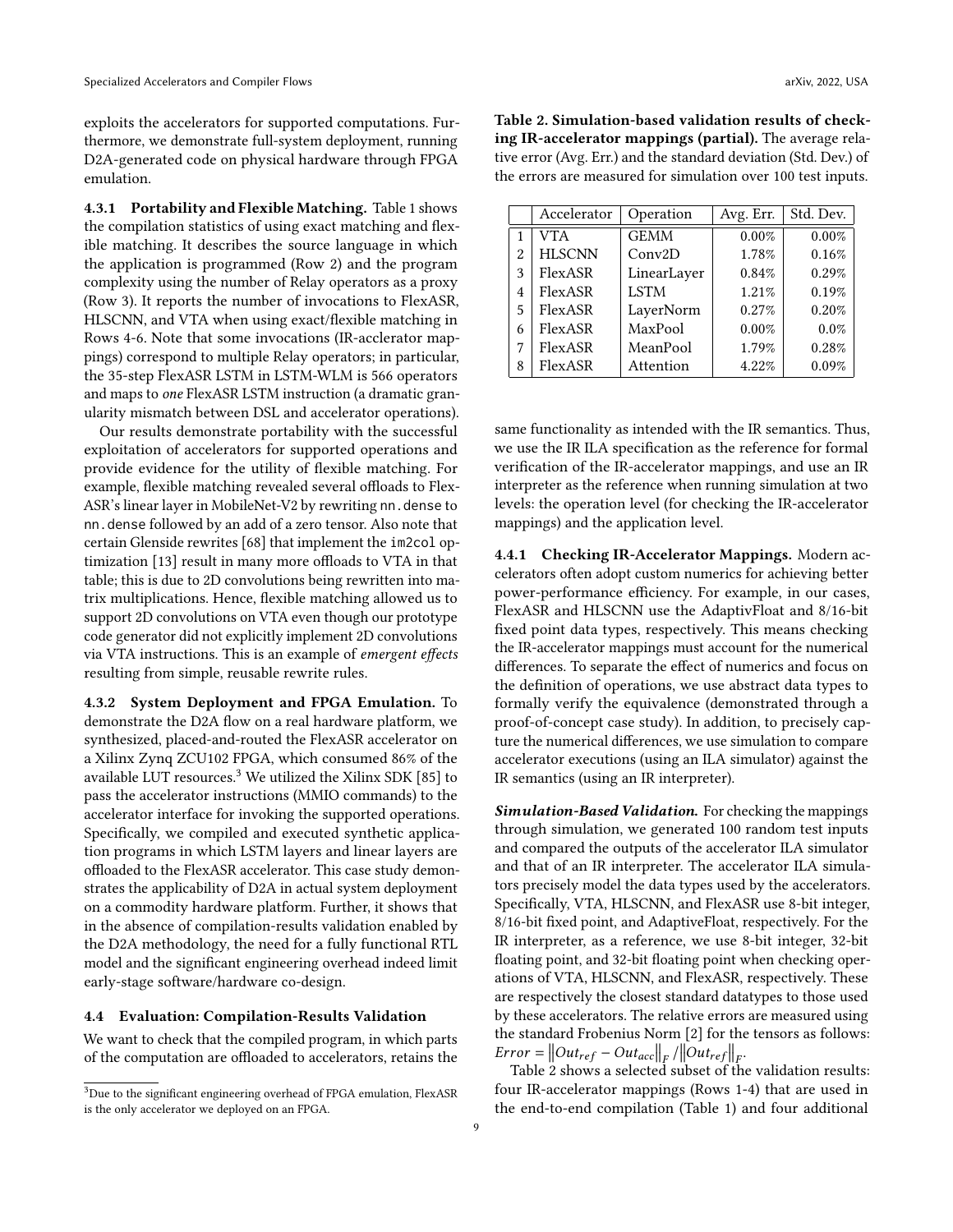mappings for non-trivial operations (Rows 5-8). We omit validation results of other mappings, e.g., for trivial operations add and max. Columns 1 and 2 indicate the accelerator and the supported operation for each IR-accelerator mapping, respectively. Columns 3 and 4 provide the average relative error and the standard deviation, respectively, over the 100 test inputs. For mappings that are not affected by numerical differences, e.g., the VTA-supported GEMM, we see exact matches in the results. For other mappings, we see deviations caused by the custom numerics, especially for complex operations such as the attention operation for FlexASR.

<span id="page-9-2"></span>Proof-Based Formal Verification. The key challenges in formally verifying mappings between fragments that represent DL computations include: (1) handling nested loops, for both compiler side and accelerator side, that iterate through tensor elements, and (2) relating tensor variables between the two sides which may employ various tiling mechanisms. As a proof-of-concept study, we considered the Relay and FlexASR fragments for the FlexASR MaxPool IR-accelerator mapping. These fragments both have 3+ nested loops, and the relation between the two fragments must account for a special customized tiling provided by FlexASR [\[71\]](#page-15-4). For this study, we considered equivalence of the fragments over fixed-sized tensors with symbolic data, $^4$  $^4$  and implemented verification using two methods: (1) bounded model checking (BMC) [\[6\]](#page-12-16), and (2) program verification using constrained Horn clauses (CHCs) [\[40\]](#page-14-13). The BMC-based method unrolls all the loops in both fragments, which is straightforward but may fail to scale for large-sized tensors. The CHC-based method is given a product program of the two fragments and uses relational loop invariants, i.e., formulas that relate the two fragments at intermediate loop boundaries (details are beyond the scope of this paper). This avoids loop unrolling and can handle large tensors. Both methods use Z3 [\[19\]](#page-12-11) as the underlying SMT solver.

While ILAng directly supports BMC, we manually created CHCs for the CHC-based method. We also supplied the relational invariants that capture the customized tiling of Flex-ASR. In future work, we plan to automate CHC generation, which will allow formal verification of other IR-accelerator mappings used in this paper. Table [3](#page-9-1) shows the results for this case study for various dimensions of the 2D input matrix (Column 1), with runtimes of the BMC-based and CHC-based verification methods in Columns 2 and 3, respectively. The BMC-based method was able to verify equivalence of mappings with small-sized matrices, but timed out (with a 3-hour time limit) on the  $16\times64$  matrix that was used for simulationbased validation. In contrast, the CHC-based method was faster than BMC and successfully verified mappings with larger matrices. These results are encouraging and demonstrate how the D2A methodology enables formal verification of key steps in the compilation flow.

<span id="page-9-1"></span>Table 3. Formal verification case study: results for verifying the IR-accelerator mapping for FlexASR Max-Pool. Experiments were run on an Intel Core i7-5500U CPU (two 2.40GHz cores) with 8 GB RAM.

| Matrix dim.    | BMC verif. time (s)    | CHC verif. time (s) |
|----------------|------------------------|---------------------|
| $2 \times 16$  | 443                    | 38                  |
| $4 \times 16$  | 1976                   | 37                  |
| $4 \times 32$  | 7954                   | 146                 |
| $8 \times 64$  | Timeout $($ >3 hrs $)$ | 1831                |
| $16 \times 64$ | Timeout (>3 hrs)       | 5177                |

4.4.2 Application-Level Co-Simulation. With the validated IR-accelerator mappings, we want to check if minor deviations at the operation level will influence applicationlevel behavior. Therefore, we performed application-level co-simulation on several applications which offload various computations to FlexASR and HLSCNN, the two accelerators that utilize custom numerics. Specifically, we examined LSTM-WLM and ResMLP, which offload to FlexASR the LSTM layer and linear layer operations, respectively. We also considered MobileNet and ResNet, which both offload 2D convolution and linear layer operations to HLSCNN and FlexASR, respectively. (We compiled to two target accelerators by including the IR-accelerator rewrite rules for both accelerators.)

We trained and validated the LSTM-WLM model using the WikiText-2 dataset [\[49\]](#page-14-14). The image classification models (MobileNet-V2, ResMLP, and ResNet-20) were trained and validated using the CIFAR-10 dataset [\[17\]](#page-12-17). Table [4](#page-10-1) shows the application-level co-simulation results. Columns 1 and 2 describe the application and the target processing platform under evaluation, respectively. We provide a reference result (perplexity for the text-generation task and inference accuracy for vision tasks) in Column 3 by running the application on the host processor, i.e., not offloading to accelerators. The validation result using original accelerator designs, labeled "Original Result," is provided in Column 4. For cases where the "Original Result" was significantly poorer than the reference result, we reported it to the accelerator developers for their further investigation. When they provided an accelerator design modification to address this, we provide an updated result, using this modified accelerator, in Column 5. The average simulation time is reported in Column 6.

Case Study: ResNet-20 and MobileNet-V2. We reported the original validation results of ResNet-20, which were far from the 91.55% reference result, to the accelerator developers. We also provided statistics for each accelerator invocation (e.g., error accumulation, input and output ranges, etc.), gathered by our compiler prototype and ILA simulators. With the information, the accelerator developers were able to identify the root cause: weight data values in HLSCNN's 2D convolutional layers were heavily quantized by its 8-bit

<span id="page-9-0"></span><sup>4</sup>Formally modeling custom numerics is left to future work.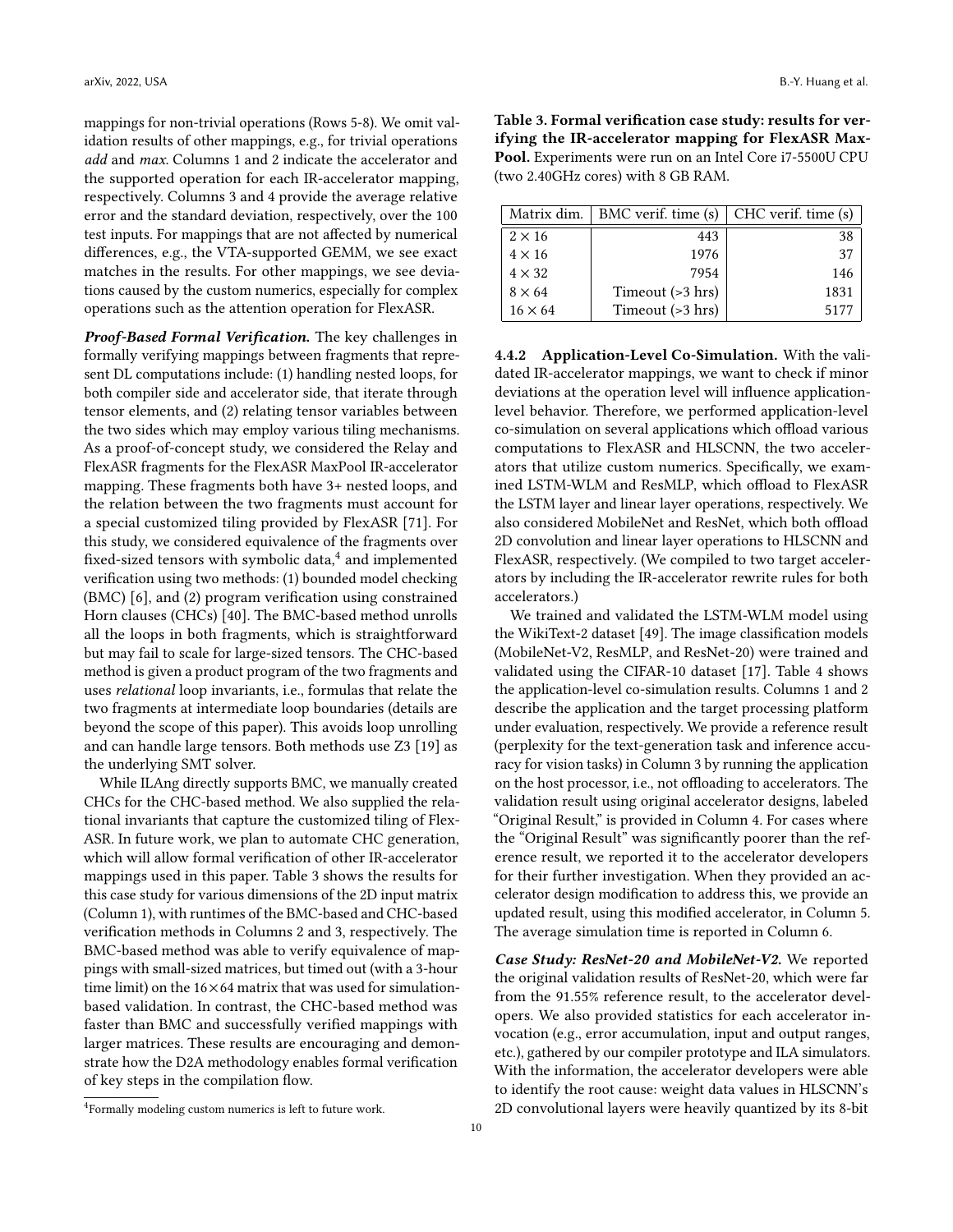<span id="page-10-1"></span>Table 4. Application-Level Co-Simulation Results. In each validation, we evaluated 2000 images (for vision tasks) or 100 sentences (for text generation) that were evenly sampled from the corresponding dataset. The original result is measured using original accelerator designs. The updated result is measured using modified designs provided by the accelerator developers.

| Application  | Processing Platform | Reference Result*     | Original Result       | <b>Updated Result</b> | Avg. Sim. Time <sup>†</sup> |
|--------------|---------------------|-----------------------|-----------------------|-----------------------|-----------------------------|
| LSTM-WLM     | FlexASR             | $122.15$ (perplexity) | $257.39$ (perplexity) | Reported              | $1min$ 10s                  |
| ResMLP       | FlexASR             | $69.65\%$ (accuracy)  | $10.65\%$ (accuracy)  | Reported              | $19min$ 15s                 |
| ResNet-20    | FlexASR & HLSCNN    | $91.55\%$ (accuracy)  | $29.15\%$ (accuracy)  | $91.85\%$ (accuracy)  | $14min\ 23s$                |
| MobileNet-V2 | FlexASR & HLSCNN    | $92.40\%$ (accuracy)  | $10.35\%$ (accuracy)  | $91.20\%$ (accuracy)  | $42\text{min} 26\text{s}$   |

∗ The reference result does not represent the best achievable accuracy/perplexity of the model on the given dataset. This table is intended for comparing the application-level results on different processing platforms.

† Average simulation time of running one data point (e.g., an image or a sentence) on a 2.4GHz AMD EPYC 7532 core.

fixed point data type due to a narrower value range. After updating the design by expanding the original 8-bit representation to 16 bits, the application-level result matched up to the reference result. The same tuning approach also resulted in improved accuracy for MobileNet-V2.

The results in Table [4](#page-10-1) reaffirm the need for applicationlevel validation, especially for accelerators utilizing custom numerics. However, without a portable end-to-end compilation flow, such application-level validation is prohibitively difficult for new accelerators. Through our case studies, we demonstrate how D2A provides systematic and automatic compilation-results validation at the application level and also show its usefulness in software/hardware co-design. Specifically, with the ILA, D2A provides quick design space exploration and numerics tuning without hardware engineering overhead (e.g., deploying to FPGA) in each hardware design iteration. Further, it provides handy debugging information and efficient simulation. (For FlexASR, we see a 30× speedup on average with the ILA simulator compared to RTL simulation using a commercial Verilog simulator.)

#### <span id="page-10-0"></span>5 Discussion and Future Work

The D2A methodology establishes a foundation for an endto-end, validatable compilation flow for accelerator-rich platforms. Our prototype not only provides a working implementation, but also an experimental framework for future research in this area. Thus far, we have demonstrated how flexible matching, mapping validation, and application-level co-simulation are enabled by D2A. Below we discuss two example near-term extensions ripe for further exploration and inclusion in D2A-based frameworks.

## 5.1 Optimizing Data Transfers

As a motivating example, we consider an image processing application with a 2D max-pooling layer that we would like to offload to FlexASR. Suppose that the max-pooling layer uses a window with shape (4, 4) and stride (2, 2) and is used to downsample a  $128 \times 128$  matrix into a  $64 \times 64$  matrix. However, FlexASR does not directly support this window or stride size. Instead, it supports a related operation called

temporal max-pooling, which corresponds to 2D max-pool with a fixed window of shape (2, 1) and stride (2, 1). The following IR-accelerator rewrite rule represents an offloading of the temporal max-pooling operation, where the IR fragment is shown on the left of the arrow, and the FlexASR fragment on the right (?T in the pattern denotes the input matrix; fragments are shown as S-expressions).

```
1 | ; Rewrite rule for IR-accelerator mapping
```
- 2 (**map** reduceMax (windows (2, 1) (2, 1) ?T)) ->
- 3 (fasrMaxpLoad (fasrMaxpool (fasrMaxpStore ?T)))

By using flexible matching, our prototype found the following rewritten IR program for the 2D max-pooling layer:

```
1 | ; Rewritten IR program for window (4, 4), stride (2, 2)
2 | ; T denotes the input to the 2D max-pooling layer
3 | ; S is the shape of the output of the 2D max-pooling layer
4 (reshape (map reduceMax (windows (2, 1) (2, 1)
5 (map reduceMax (windows (2, 1) (2, 1)
6 (map reduceMax (windows (2, 1) (2, 1)
7 (map reduceMax (windows (2, 1) (2, 1)
8 (map flatten (windows (4, 4) (2, 2) T))
9 ())))))))))) S)
```
Then the IR-accelerator rules above rewrite each of these four map reduceMax instances to the FlexASR fragment. The listings for this example are in Figure [7](#page-20-0) of Appendix [C,](#page-17-0) with the result of applying the IR-accelerator mapping in part (d).

Note that each of the map reduceMax instances in the rewritten IR program is mapped to a composition of three FlexASR instructions (as shown in the IR-accelerator mapping rewrite rule), where fasrMaxpStore stores the input data into FlexASR, fasrMaxPool performs the maxpool computation in FlexASR, and fasrMaxpLoad loads the output result from FlexASR. When four of these instances are composed, the initial store and the final load are needed to communicate with FlexASR; however, the other intermediate transfers can be eliminated, since the output of one instance serves as input of another. We plan to enhance our prototype to cancel such redundant transfers, with the final optimized result shown in part (f) of Figure [7](#page-20-0) in Appendix [C.](#page-17-0)

This example illustrates the importance of minimizing data transfers while offloading operations to accelerators. Note that a fixed set of accelerator APIs may not allow such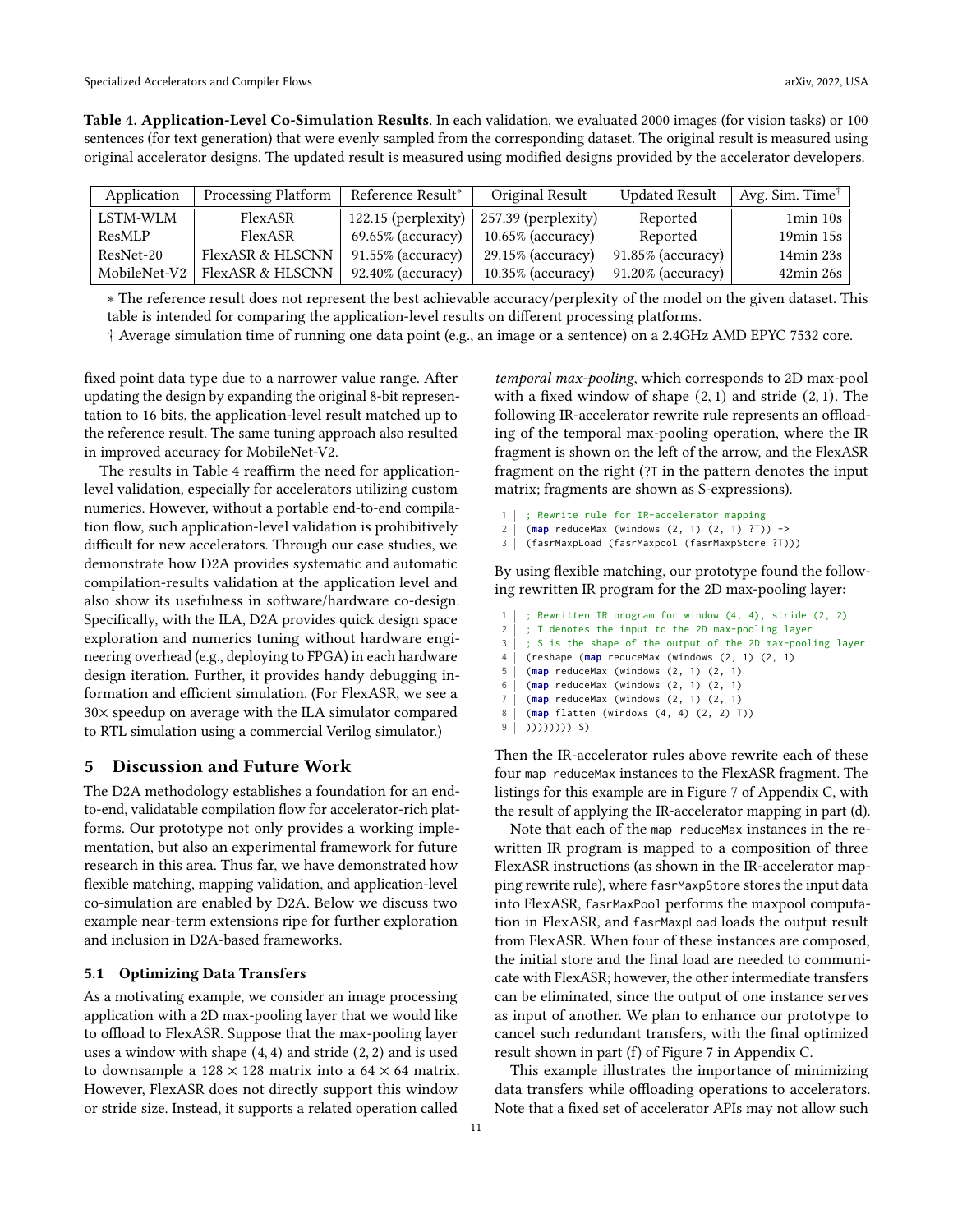optimizations, whereas D2A provides this flexibility through individual accelerator instructions. In future work, we would like to consider more general optimizations on the accelerator side that account for memory organization and data movement, potentially leveraging standard register allocation as well as recent DL operator fusion techniques [\[54\]](#page-14-15).

## 5.2 Extending Formal Verification of Mappings

In our study (§ [4.4.1\)](#page-9-2), we explored CHC-based verification of IR-accelerator mappings for fixed-size tensors (with symbolic data) and supplied relational loop invariants to the verifier. In future work, we would like to add support for symbolic-sized tensors and automatic inference of relational loop invariants. Additionally, our simulation validation reveals that custom numerics can significantly impact model accuracy. We would like to extend our verification to account for custom numerics and check or derive error bounds.

# <span id="page-11-0"></span>6 Related Work

The key insight of the D2A methodology is using the ILA as a formal software/hardware interface for mapping DSL applications to specialized accelerators. Below we survey past work on different aspects of D2A's features.

#### 6.1 Software/Hardware Co-design

Recent work on accelerator generation and integration [\[4,](#page-12-18) [76\]](#page-15-19) has explored adding support in the Halide [\[59\]](#page-14-1) compiler flow for specialized Coarse-Grained Reconfigurable Array (CGRA) accelerators. That work composes an impressive array of custom tools to generate and verify specialized CGRA accelerators and also map Halide program fragments down to accelerator invocations. HeteroCL [\[42\]](#page-14-3) also provides a similar custom flow. In contrast, the D2A methodology is designed to support software/hardware co-design by mitigating impedance mismatches between the granularity of independently developed DSLs and near-arbitrary accelerators; because of the flexibility of the ILA, the D2A methodology is applicable to a broader class of compilers and accelerators.

#### 6.2 Pattern Matching Accelerator Calls

In principle, many DSLs allow for supporting custom accelerators via bespoke translations from DSL operators to specific accelerator APIs, e.g., as in the original TVM [\[14\]](#page-12-8) support for VTA [\[50\]](#page-14-5). TVM's BYOC [\[16\]](#page-12-13) interface eases incorporating custom accelerators by performing syntactic pattern matching to offload computations via user-provided code generators. However, BYOC leaves all matters of code generation, e.g., MMIO invocations, to the user, while D2A provides more structure to code generation via the ILA. In particular, the ILA provides useful simulation and verification capabilities. Additionally, BYOC's pattern matching cannot search the space of programs equivalent to the input, limiting the

number of potential accelerator invocations compared to flexible matching in our D2A prototype.

The MLIR framework [\[44\]](#page-14-16) provides a rich metalanguage and numerous tools for developing, optimizing, and translating between custom compiler IRs, but does not inherently provide direct support for D2A's features. It would be possible to realize the D2A methodology within an MLIR-based ecosystem; we implemented our DL-focused prototype using TVM since it allowed leveraging more DL infrastructure.

Past work has also explored rewrite-based techniques for automatically inferring instruction selection passes between ISAs [\[60\]](#page-15-20). Rewriting in D2A instead operates on a highlevel DSL to expose opportunities to invoke code generators, rather than performing low-level code generation directly.

#### 6.3 Validating and Verifying Accelerator Calls

Tools like Verilator [\[78\]](#page-15-21) and Cuttlesim [\[58\]](#page-14-17) enable efficient RTL-level simulation, but do not provide reusable interfaces or flexible matching to incorporate custom accelerators into existing compiler flows. Formally verified compilers such as CompCert [\[45\]](#page-14-18) and CakeML [\[41\]](#page-14-19) can rigorously establish end-to-end equivalence from high-level source code down to assembly for various CPU back-ends via machine-checkable proofs, but currently do not provide a general approach for integrating new accelerator support and provide no support for custom numerics. In contrast, D2A enables validating accelerator mappings via end-to-end simulation handling custom numerics and formally verifying individual rewrite rules from compiler IR patterns to accelerator invocations.

# <span id="page-11-1"></span>7 Conclusions

In this work we address key gaps preventing effective accelerator utilization under the prevalent API-based approach. Specifically, we highlight the lack of portability, the inability to integrate accelerators into optimizing compilers, and the inability to validate generated code. We show that the root of these gaps is the lack of a formal software/hardware interface for accelerators, and use the recently developed ILA specification for this purpose in our proposed D2A methodology. We describe a D2A prototype for DL applications using the TVM and ILAng frameworks. We evaluate the capabilities of this prototype through the fully automated compilation of six applications on three different accelerator platforms. We show the convenience of equality saturation–based flexible matching by mapping of a larger set of accelerator-supported operations in DSL applications than is possible using exact matching. We also discuss case studies that highlight the ability to (a) formally verify the equivalence of compiler IR to accelerator mappings of individual accelerator operations (using abstract data types) and (b) do automated applicationlevel simulation-based validation using the accelerator numerics to check the acceptability of application-level results even with deviations at the operation level due to numerics.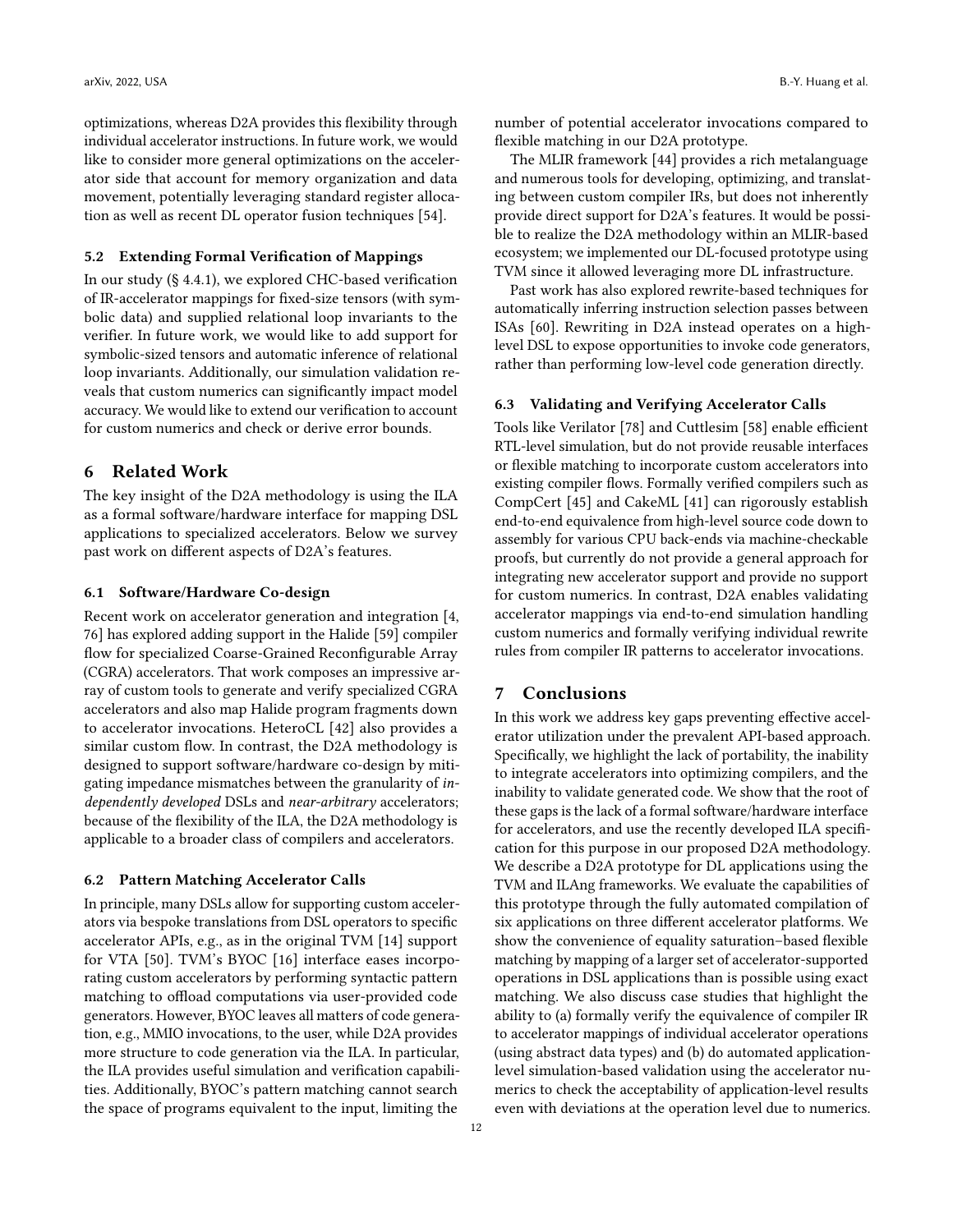The latter exposed precision issues in various case studies which required modification of the accelerator numerics, demonstrating its use in software/hardware co-design. Other than the device ILAs, integration into the compiler required only a small number of Glenside rewrite rules and a small code generator mapping matched patterns to ILA instructions. We believe this is the first compiler framework that addresses the multiple issues in effective accelerator utilization and establishes a foundation that can democratize the end-to-end mapping of applications in DSLs to accelerator-rich platforms, no longer limiting it to large enterprises that can afford teams of hardware, software, and system experts.

# Acknowledgments

This work was supported in part by the Applications Driving Architectures (ADA) Research Center, a JUMP Center cosponsored by SRC and DARPA.

# References

- <span id="page-12-2"></span>[1] Martín Abadi, Paul Barham, Jianmin Chen, Zhifeng Chen, Andy Davis, Jeffrey Dean, Matthieu Devin, Sanjay Ghemawat, Geoffrey Irving, Michael Isard, Manjunath Kudlur, Josh Levenberg, Rajat Monga, Sherry Moore, Derek G. Murray, Benoit Steiner, Paul Tucker, Vijay Vasudevan, Pete Warden, Martin Wicke, Yuan Yu, and Xiaoqiang Zheng. 2016. TensorFlow: A System for Large-Scale Machine Learning. In Proceedings of the 12th USENIX Conference on Operating Systems Design and Implementation (Savannah, GA, USA) (OSDI '16). USENIX Association, USA, 265–283. [https://www.usenix.org/conference/osdi16/technical](https://www.usenix.org/conference/osdi16/technical-sessions/presentation/abadi)[sessions/presentation/abadi](https://www.usenix.org/conference/osdi16/technical-sessions/presentation/abadi)
- <span id="page-12-15"></span>[2] E. Anderson, Z. Bai, C. Bischof, L. S. Blackford, J. Demmel, Jack J. Dongarra, J. Du Croz, S. Hammarling, A. Greenbaum, A. McKenney, and D. Sorensen. 1999. LAPACK Users' Guide (Third Ed.). Society for Industrial and Applied Mathematics, USA.
- <span id="page-12-7"></span>[3] Franz Baader and Tobias Nipkow. 1998. Term Rewriting and All That. Cambridge University Press, USA.
- <span id="page-12-18"></span>[4] Rick Bahr, Clark Barrett, Nikhil Bhagdikar, Alex Carsello, Ross Daly, Caleb Donovick, David Durst, Kayvon Fatahalian, Kathleen Feng, Pat Hanrahan, Teguh Hofstee, Mark Horowitz, Dillon Huff, Fredrik Kjolstad, Taeyoung Kong, Qiaoyi Liu, Makai Mann, Jackson Melchert, Ankita Nayak, Aina Niemetz, Gedeon Nyengele, Priyanka Raina, Stephen Richardson, Raj Setaluri, Jeff Setter, Kavya Sreedhar, Maxwell Strange, James Thomas, Christopher Torng, Leonard Truong, Nestan Tsiskaridze, and Keyi Zhang. 2020. Creating an Agile Hardware Design Flow. In Proceedings of the 57th ACM/EDAC/IEEE Design Automation Conference (Virtual Event, USA) (DAC '20). IEEE Press, New York, NY, USA, Article 142, 6 pages. [https://doi.org/10.1109/DAC18072.2020.](https://doi.org/10.1109/DAC18072.2020.9218553) [9218553](https://doi.org/10.1109/DAC18072.2020.9218553)
- <span id="page-12-9"></span>[5] Sorav Bansal and Alex Aiken. 2006. Automatic Generation of Peephole Superoptimizers. In Proceedings of the 12th International Conference on Architectural Support for Programming Languages and Operating Systems (San Jose, California, USA) (ASPLOS XII). Association for Computing Machinery, New York, NY, USA, 394–403. [https://doi.org/](https://doi.org/10.1145/1168857.1168906) [10.1145/1168857.1168906](https://doi.org/10.1145/1168857.1168906)
- <span id="page-12-16"></span>[6] Armin Biere, Alessandro Cimatti, Edmund M. Clarke, Ofer Strichman, and Yunshan Zhu. 2003. Bounded model checking. Adv. Comput. 58 (2003), 117–148. [https://doi.org/10.1016/S0065-2458\(03\)58003-2](https://doi.org/10.1016/S0065-2458(03)58003-2)
- <span id="page-12-6"></span>[7] Gabriel Hjort Blindell. 2016. Instruction Selection - Principles, Methods, and Applications. Springer, Berlin, Heidelberg. [https://doi.org/10.](https://doi.org/10.1007/978-3-319-34019-7) [1007/978-3-319-34019-7](https://doi.org/10.1007/978-3-319-34019-7)
- <span id="page-12-12"></span>[8] Jerry R. Burch and David L. Dill. 1994. Automatic Verification of Pipelined Microprocessor Control. In Proceedings of the 6th International Conference on Computer Aided Verification (CAV '94). Springer-Verlag, Berlin, Heidelberg, 68–80. [https://dl.acm.org/citation.cfm?id=](https://dl.acm.org/citation.cfm?id=735662) [735662](https://dl.acm.org/citation.cfm?id=735662)
- <span id="page-12-3"></span>[9] Ningyuan Cao, Baibhab Chatterjee, Minxiang Gong, Muya Chang, Shreyas Sen, and Arijit Raychowdhury. 2020. A 65nm Image Processing SoC Supporting Multiple DNN Models and Real-Time Computation-Communication Trade-Off Via Actor-Critical Neuro-Controller. In Proceedings of the 2020 IEEE Symposium on VLSI Circuits (Honolulu, HI, USA). IEEE, New York, NY, USA, 1–2. [https://doi.org/10.1109/](https://doi.org/10.1109/VLSICircuits18222.2020.9162878) [VLSICircuits18222.2020.9162878](https://doi.org/10.1109/VLSICircuits18222.2020.9162878)
- <span id="page-12-5"></span>[10] Adrian M. Caulfield, Eric S. Chung, Andrew Putnam, Hari Angepat, Jeremy Fowers, Michael Haselman, Stephen Heil, Matt Humphrey, Puneet Kaur, Joo-Young Kim, Daniel Lo, Todd Massengill, Kalin Ovtcharov, Michael Papamichael, Lisa Woods, Sitaram Lanka, Derek Chiou, and Doug Burger. 2016. A Cloud-Scale Acceleration Architecture. In Proceedings of the 49th Annual IEEE/ACM International Symposium on Microarchitecture (Taipei, Taiwan) (MICRO-49). IEEE Press, New York, NY, USA, Article 7, 13 pages. [https://doi.org/10.1109/](https://doi.org/10.1109/MICRO.2016.7783710) [MICRO.2016.7783710](https://doi.org/10.1109/MICRO.2016.7783710)
- <span id="page-12-4"></span>[11] Google LLC n. d.. The CFU Playground: Accelerate ML models on FPGAs. Google LLC. Retrieved Oct. 9, 2021 from [https://cfu-playground.](https://cfu-playground.readthedocs.io) [readthedocs.io](https://cfu-playground.readthedocs.io)
- <span id="page-12-0"></span>[12] Wei-Ting Jonas Chan, Andrew B. Kahng, Siddhartha Nath, and Ichiro Yamamoto. 2014. The ITRS MPU and SOC system drivers: Calibration and implications for design-based equivalent scaling in the roadmap. In Proceedings of the 32nd IEEE International Conference on Computer Design (Seoul, South Korea) (ICCD '14). IEEE Computer Society, New York, NY, USA, 153–160. <https://doi.org/10.1109/ICCD.2014.6974675>
- <span id="page-12-14"></span>[13] Kumar Chellapilla, Sidd Puri, and Patrice Simard. 2006. High Performance Convolutional Neural Networks for Document Processing. In Proceedings of the Tenth International Workshop on Frontiers in Handwriting Recognition, Guy Lorette (Ed.). Université de Rennes 1, La Baule (France), 6 pages. <https://hal.inria.fr/inria-00112631>
- <span id="page-12-8"></span>[14] Tianqi Chen, Thierry Moreau, Ziheng Jiang, Lianmin Zheng, Eddie Yan, Meghan Cowan, Haichen Shen, Leyuan Wang, Yuwei Hu, Luis Ceze, Carlos Guestrin, and Arvind Krishnamurthy. 2018. TVM: An Automated End-to-End Optimizing Compiler for Deep Learning. In Proceedings of the 13th USENIX Conference on Operating Systems Design and Implementation (Carlsbad, CA, USA) (OSDI '18), Andrea C. Arpaci-Dusseau and Geoff Voelker (Eds.). USENIX Association, USA, 579–594. <https://www.usenix.org/conference/osdi18/presentation/chen>
- <span id="page-12-1"></span>[15] Yu-Hsin Chen, Tushar Krishna, Joel S. Emer, and Vivienne Sze. 2017. Eyeriss: An Energy-Efficient Reconfigurable Accelerator for Deep Convolutional Neural Networks. IEEE J. Solid State Circuits 52, 1 (2017), 127–138. <https://doi.org/10.1109/JSSC.2016.2616357>
- <span id="page-12-13"></span>[16] Zhi Chen, Cody Hao Yu, Trevor Morris, Jorn Tuyls, Yi-Hsiang Lai, Jared Roesch, Elliott Delaye, Vin Sharma, and Yida Wang. 2021. Bring Your Own Codegen to Deep Learning Compiler. arXiv[:2105.03215](https://arxiv.org/abs/2105.03215) [cs.LG]
- <span id="page-12-17"></span>[17] Canadian Institute for Advanced Research 2009. The CIFAR-10 dataset. Canadian Institute for Advanced Research. Retrieved Nov. 15, 2021 from <http://www.cs.toronto.edu/~kriz/cifar.html>
- <span id="page-12-10"></span>[18] Edmund M. Clarke, Daniel Kroening, and Flavio Lerda. 2004. A Tool for Checking ANSI-C Programs. In Proceedings of the 10th International Conference on Tools and Algorithms for the Construction and Analysis of Systems (TACAS 2004) (Barcelona, Spain) (Lecture Notes in Computer Science, Vol. 2988), Kurt Jensen and Andreas Podelski (Eds.). Springer, Berlin, Heidelberg, 168–176. [https://doi.org/10.1007/978-3-540-24730-](https://doi.org/10.1007/978-3-540-24730-2_15) [2\\_15](https://doi.org/10.1007/978-3-540-24730-2_15)
- <span id="page-12-11"></span>[19] Leonardo Mendonça de Moura and Nikolaj Bjørner. 2008. Z3: An Efficient SMT Solver. In Proceedings of the 14th International Conference on Tools and Algorithms for the Construction and Analysis of Systems (TACAS 2008) (Budapest, Hungary) (Lecture Notes in Computer Science,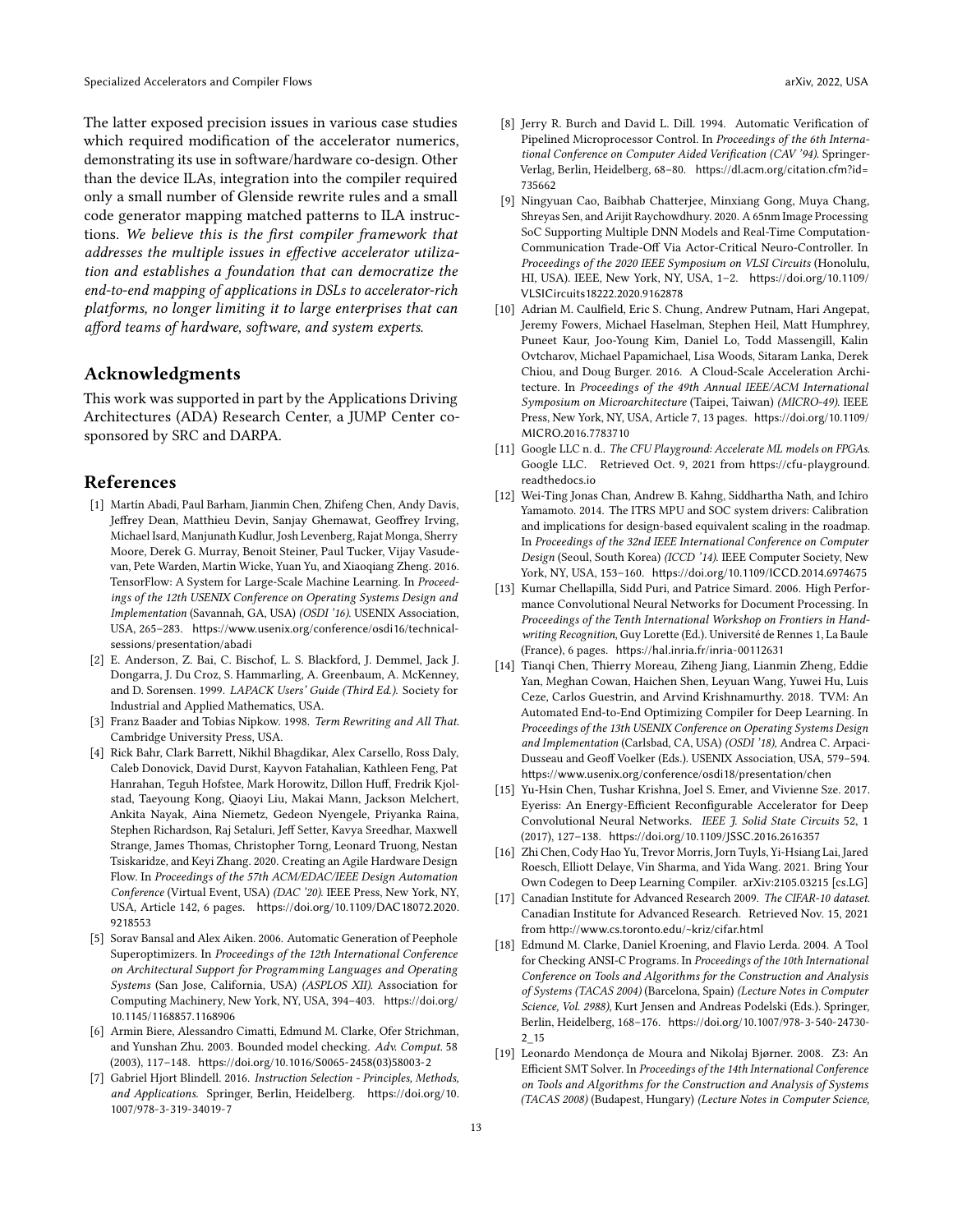Vol. 4963), C. R. Ramakrishnan and Jakob Rehof (Eds.). Springer, Berlin, Heidelberg, 337–340. [https://doi.org/10.1007/978-3-540-78800-3\\_24](https://doi.org/10.1007/978-3-540-78800-3_24)

- <span id="page-13-11"></span>[20] Nachum Dershowitz. 1993. A Taste of Rewrite Systems. In Functional Programming, Concurrency, Simulation and Automated Reasoning (Lecture Notes in Computer Science, Vol. 693), Peter E. Lauer (Ed.). Springer, Berlin, Heidelberg, 199–228. [https://doi.org/10.1007/3-540-56883-2\\_11](https://doi.org/10.1007/3-540-56883-2_11)
- <span id="page-13-0"></span>[21] Zhenman Fang, Farnoosh Javadi, Jason Cong, and Glenn Reinman. 2019. Understanding Performance Gains of Accelerator-Rich Architectures. In Proceedings of the 30th IEEE International Conference on Application-specific Systems, Architectures and Processors (New York, NY, USA) (ASAP '19). IEEE, New York, NY, USA, 239–246. [https:](https://doi.org/10.1109/ASAP.2019.00013) [//doi.org/10.1109/ASAP.2019.00013](https://doi.org/10.1109/ASAP.2019.00013)
- <span id="page-13-9"></span>[22] Jeremy Fowers, Kalin Ovtcharov, Michael Papamichael, Todd Massengill, Ming Liu, Daniel Lo, Shlomi Alkalay, Michael Haselman, Logan Adams, Mahdi Ghandi, Stephen Heil, Prerak Patel, Adam Sapek, Gabriel Weisz, Lisa Woods, Sitaram Lanka, Steven K. Reinhardt, Adrian M. Caulfield, Eric S. Chung, and Doug Burger. 2018. A Configurable Cloud-Scale DNN Processor for Real-Time AI. In Proceedings of the 45th Annual International Symposium on Computer Architecture (Los Angeles, California) (ISCA '18). IEEE Press, New York, NY, USA, 1–14. <https://doi.org/10.1109/ISCA.2018.00012>
- <span id="page-13-5"></span>[23] Taro Fujii, Takao Toi, Teruhito Tanaka, Katsumi Togawa, Toshiro Kitaoka, Kengo Nishino, Noritsugu Nakamura, Hiroki Nakahara, and Masato Motomura. 2018. New Generation Dynamically Reconfigurable Processor Technology for Accelerating Embedded AI Applications. In Proceedings of the 2018 IEEE Symposium on VLSI Circuits (Honolulu, HI, USA). IEEE, New York, NY, USA, 41–42. [https://doi.org/10.1109/](https://doi.org/10.1109/VLSIC.2018.8502438) [VLSIC.2018.8502438](https://doi.org/10.1109/VLSIC.2018.8502438)
- [24] Angelo Garofalo, Gianmarco Ottavi, Alfio Di Mauro, Francesco Conti, Giuseppe Tagliavini, Luca Benini, and Davide Rossi. 2021. A 1.15 TOPS/W, 16-Cores Parallel Ultra-Low Power Cluster with 2b-to-32b Fully Flexible Bit-Precision and Vector Lockstep Execution Mode. In Proceedings of the 47th European Solid State Circuits Conference (Grenoble, France) (ESSCIR 2021). IEEE, New York, NY, USA, 267–270. <https://doi.org/10.1109/ESSCIRC53450.2021.9567767>
- <span id="page-13-6"></span>[25] Massimo Giordano, Kartik Prabhu, Kalhan Koul, Robert Radway, Albert Gural, Rohan Doshi, Zainab F. Khan, John W. Kustin, Timothy Liu, Gregorio B. Lopes, Victor Turbiner, Win-San Khwa, Yu-Der Chih, Meng-Fan Chang, Guénolé Lallement, Boris Murmann, Subhasish Mitra, and Priyanka Raina. 2021. CHIMERA: A 0.92 TOPS, 2.2 TOPS/W Edge AI Accelerator with 2 MByte On-Chip Foundry Resistive RAM for Efficient Training and Inference. In Proceedings of the 2021 Symposium on VLSI Circuits (Kyoto, Japan). IEEE, New York, NY, USA, 1–2. [https:](https://doi.org/10.23919/VLSICircuits52068.2021.9492347) [//doi.org/10.23919/VLSICircuits52068.2021.9492347](https://doi.org/10.23919/VLSICircuits52068.2021.9492347)
- <span id="page-13-16"></span>[26] Alex Graves and Navdeep Jaitly. 2014. Towards End-To-End Speech Recognition with Recurrent Neural Networks. In Proceedings of the 31st International Conference on Machine Learning (Proceedings of Machine Learning Research, Vol. 32), Eric P. Xing and Tony Jebara (Eds.). PMLR, Bejing, China, 1764–1772. [https://proceedings.mlr.press/v32/graves14.](https://proceedings.mlr.press/v32/graves14.html) [html](https://proceedings.mlr.press/v32/graves14.html)
- <span id="page-13-14"></span>[27] Arie Gurfinkel, Temesghen Kahsai, Anvesh Komuravelli, and Jorge A. Navas. 2015. The SeaHorn Verification Framework. In Proceedings of the 27th International Conference on Computer Aided Verification (CAV 2015) (San Francisco, CA, USA) (Lecture Notes in Computer Science, Vol. 9206), Daniel Kroening and Corina S. Pasareanu (Eds.). Springer, Berlin, Heidelberg, 343–361. [https://doi.org/10.1007/978-3-319-21690-](https://doi.org/10.1007/978-3-319-21690-4_20) [4\\_20](https://doi.org/10.1007/978-3-319-21690-4_20)
- <span id="page-13-1"></span>[28] Tae Jun Ham, Lisa Wu, Narayanan Sundaram, Nadathur Satish, and Margaret Martonosi. 2016. Graphicionado: A High-Performance and Energy-Efficient Accelerator for Graph Analytics. In Proceedings of the 49th Annual IEEE/ACM International Symposium on Microarchitecture (Taipei, Taiwan) (MICRO-49). IEEE Press, New York, NY, USA, Article 56, 13 pages.
- [29] Rehan Hameed, Wajahat Qadeer, Megan Wachs, Omid Azizi, Alex Solomatnikov, Benjamin C. Lee, Stephen Richardson, Christos Kozyrakis, and Mark Horowitz. 2010. Understanding Sources of Inefficiency in General-Purpose Chips. In Proceedings of the 37th Annual International Symposium on Computer Architecture (Saint-Malo, France) (ISCA '10). Association for Computing Machinery, New York, NY, USA, 37–47. <https://doi.org/10.1145/1815961.1815968>
- <span id="page-13-2"></span>[30] Song Han, Xingyu Liu, Huizi Mao, Jing Pu, Ardavan Pedram, Mark A. Horowitz, and William J. Dally. 2016. EIE: Efficient Inference Engine on Compressed Deep Neural Network. In Proceedings of the 43rd International Symposium on Computer Architecture (Seoul, Republic of Korea) (ISCA '16). IEEE Press, New York, NY, USA, 243–254. <https://doi.org/10.1109/ISCA.2016.30>
- <span id="page-13-13"></span>[31] Kaiming He, Xiangyu Zhang, Shaoqing Ren, and Jian Sun. 2016. Deep Residual Learning for Image Recognition. In Proceedings of the 2016 IEEE Conference on Computer Vision and Pattern Recognition (Las Vegas, NV, USA) (CVPR). IEEE Computer Society, New York, NY, USA, 770– 778. <https://doi.org/10.1109/CVPR.2016.90>
- <span id="page-13-8"></span>[32] James Hegarty, John Brunhaver, Zachary DeVito, Jonathan Ragan-Kelley, Noy Cohen, Steven Bell, Artem Vasilyev, Mark Horowitz, and Pat Hanrahan. 2014. Darkroom: Compiling High-Level Image Processing Code into Hardware Pipelines. ACM Trans. Graph. 33, 4, Article 144 (July 2014), 11 pages. <https://doi.org/10.1145/2601097.2601174>
- <span id="page-13-17"></span>[33] Andrew G. Howard, Menglong Zhu, Bo Chen, Dmitry Kalenichenko, Weijun Wang, Tobias Weyand, Marco Andreetto, and Hartwig Adam. 2017. MobileNets: Efficient Convolutional Neural Networks for Mobile Vision Applications. arXiv[:1704.04861](https://arxiv.org/abs/1704.04861) [cs.CV] [http://arxiv.org/abs/](http://arxiv.org/abs/1704.04861) [1704.04861](http://arxiv.org/abs/1704.04861)
- <span id="page-13-15"></span>[34] Bo-Yuan Huang, Sayak Ray, Aarti Gupta, Jason M. Fung, and Sharad Malik. 2018. Formal Security Verification of Concurrent Firmware in SoCs Using Instruction-Level Abstraction for Hardware. In Proceedings of the 55th Annual Design Automation Conference (San Francisco, California) (DAC '18). Association for Computing Machinery, New York, NY, USA, Article 91, 6 pages. <https://doi.org/10.1145/3195970.3196055>
- <span id="page-13-12"></span>[35] Bo-Yuan Huang, Hongce Zhang, Aarti Gupta, and Sharad Malik. 2019. ILAng: A Modeling and Verification Platform for SoCs Using Instruction-Level Abstractions. In Proceedings of the 25th International Conference on Tools and Algorithms for the Construction and Analysis of Systems (TACAS 2019) (Prague, Czech Republic) (Lecture Notes in Computer Science, Vol. 11427), Tomás Vojnar and Lijun Zhang (Eds.). Springer, Berlin, Heidelberg, 351–357. [https://doi.org/10.1007/978-3-](https://doi.org/10.1007/978-3-030-17462-0_21) [030-17462-0\\_21](https://doi.org/10.1007/978-3-030-17462-0_21)
- <span id="page-13-10"></span>[36] Bo-Yuan Huang, Hongce Zhang, Pramod Subramanyan, Yakir Vizel, Aarti Gupta, and Sharad Malik. 2018. Instruction-Level Abstraction (ILA): A Uniform Specification for System-on-Chip (SoC) Verification. ACM Trans. Des. Autom. Electron. Syst. 24, 1, Article 10 (Dec. 2018), 24 pages. <https://doi.org/10.1145/3282444>
- <span id="page-13-7"></span>[37] Tianyu Jia, Yuhao Ju, and Jie Gu. 2020. 31.3 A Compute-Adaptive Elastic Clock-Chain Technique with Dynamic Timing Enhancement for 2D PE-Array-Based Accelerators. In Proceedings of the 2020 IEEE International Solid- State Circuits Conference (San Francisco, CA, USA) (ISSCC 2020). IEEE, New York, NY, USA, 482–484. [https://doi.org/10.](https://doi.org/10.1109/ISSCC19947.2020.9063062) [1109/ISSCC19947.2020.9063062](https://doi.org/10.1109/ISSCC19947.2020.9063062)
- <span id="page-13-3"></span>[38] Norman P. Jouppi, Doe Hyun Yoon, George Kurian, Sheng Li, Nishant Patil, James Laudon, Cliff Young, and David Patterson. 2020. A Domain-Specific Supercomputer for Training Deep Neural Networks. Commun. ACM 63, 7 (jun 2020), 67–78. <https://doi.org/10.1145/3360307>
- <span id="page-13-4"></span>[39] Norman P. Jouppi, Cliff Young, Nishant Patil, David Patterson, Gaurav Agrawal, Raminder Bajwa, Sarah Bates, Suresh Bhatia, Nan Boden, Al Borchers, Rick Boyle, Pierre-luc Cantin, Clifford Chao, Chris Clark, Jeremy Coriell, Mike Daley, Matt Dau, Jeffrey Dean, Ben Gelb, Tara Vazir Ghaemmaghami, Rajendra Gottipati, William Gulland, Robert Hagmann, C. Richard Ho, Doug Hogberg, John Hu, Robert Hundt, Dan Hurt, Julian Ibarz, Aaron Jaffey, Alek Jaworski,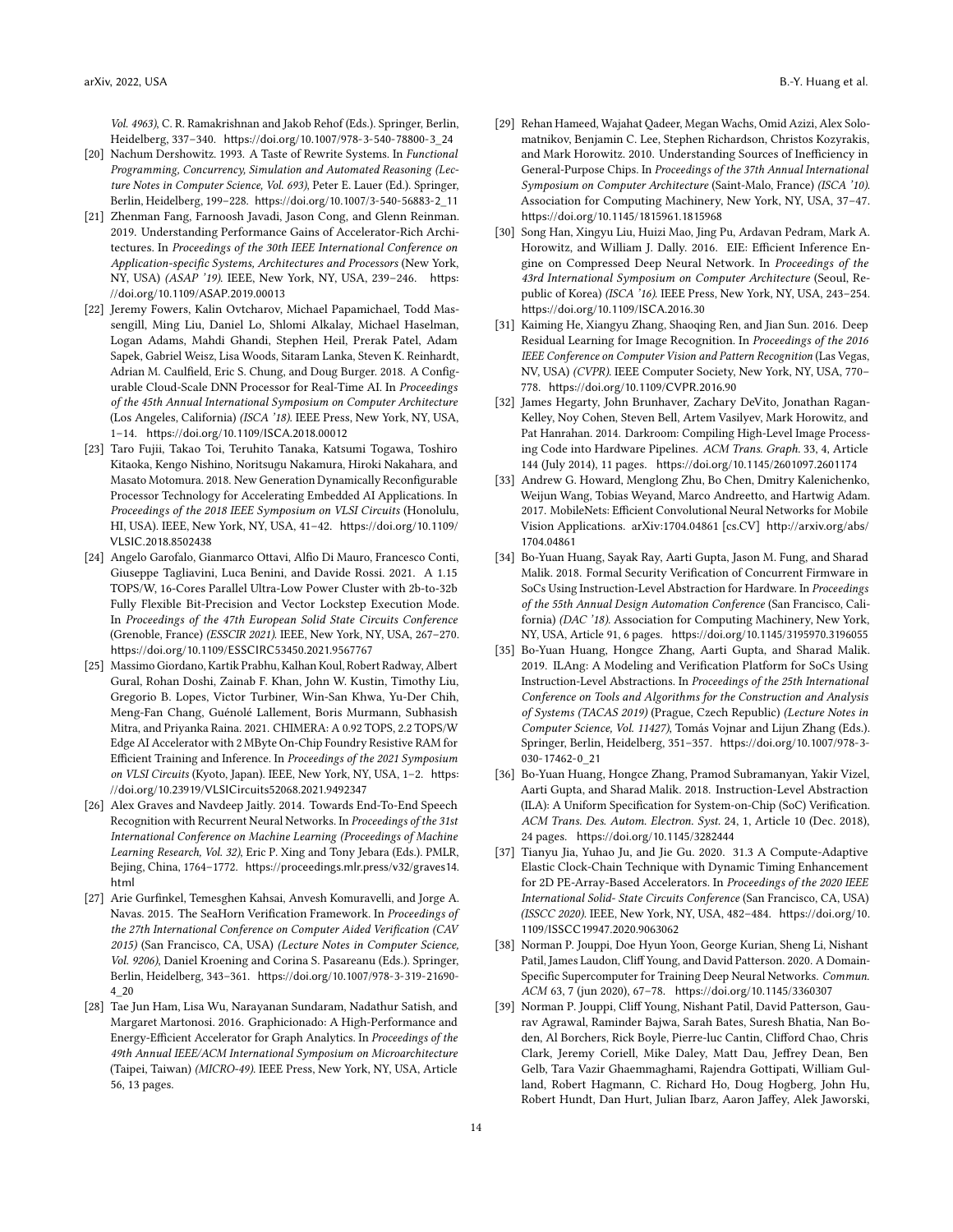Alexander Kaplan, Harshit Khaitan, Daniel Killebrew, Andy Koch, Naveen Kumar, Steve Lacy, James Laudon, James Law, Diemthu Le, Chris Leary, Zhuyuan Liu, Kyle Lucke, Alan Lundin, Gordon MacKean, Adriana Maggiore, Maire Mahony, Kieran Miller, Rahul Nagarajan, Ravi Narayanaswami, Ray Ni, Kathy Nix, Thomas Norrie, Mark Omernick, Narayana Penukonda, Andy Phelps, Jonathan Ross, Matt Ross, Amir Salek, Emad Samadiani, Chris Severn, Gregory Sizikov, Matthew Snelham, Jed Souter, Dan Steinberg, Andy Swing, Mercedes Tan, Gregory Thorson, Bo Tian, Horia Toma, Erick Tuttle, Vijay Vasudevan, Richard Walter, Walter Wang, Eric Wilcox, and Doe Hyun Yoon. 2017. In-Datacenter Performance Analysis of a Tensor Processing Unit. In Proceedings of the 44th Annual International Symposium on Computer Architecture (Toronto, ON, Canada) (ISCA '17). Association for Computing Machinery, New York, NY, USA, 1–12. <https://doi.org/10.1145/3079856.3080246>

- <span id="page-14-13"></span>[40] Anvesh Komuravelli, Arie Gurfinkel, and Sagar Chaki. 2016. SMTbased model checking for recursive programs. Formal Methods Syst. Des. 48, 3 (2016), 175–205. <https://doi.org/10.1007/s10703-016-0249-4>
- <span id="page-14-19"></span>[41] Ramana Kumar, Magnus O. Myreen, Michael Norrish, and Scott Owens. 2014. CakeML: A Verified Implementation of ML. In Proceedings of the 41st ACM SIGPLAN-SIGACT Symposium on Principles of Programming Languages (San Diego, California, USA) (POPL '14). Association for Computing Machinery, New York, NY, USA, 179–191. [https://doi.org/](https://doi.org/10.1145/2535838.2535841) [10.1145/2535838.2535841](https://doi.org/10.1145/2535838.2535841)
- <span id="page-14-3"></span>[42] Yi-Hsiang Lai, Yuze Chi, Yuwei Hu, Jie Wang, Cody Hao Yu, Yuan Zhou, Jason Cong, and Zhiru Zhang. 2019. HeteroCL: A Multi-Paradigm Programming Infrastructure for Software-Defined Reconfigurable Computing. In Proceedings of the 2019 ACM/SIGDA International Symposium on Field-Programmable Gate Arrays (Seaside, CA, USA) (FPGA '19). Association for Computing Machinery, New York, NY, USA, 242–251. <https://doi.org/10.1145/3289602.3293910>
- <span id="page-14-0"></span>[43] Yi-Hsiang Lai, Ecenur Ustun, Shaojie Xiang, Zhenman Fang, Hongbo Rong, and Zhiru Zhang. 2021. Programming and Synthesis for Software-Defined FPGA Acceleration: Status and Future Prospects. ACM Trans. Reconfigurable Technol. Syst. 14, 4, Article 17 (Sept. 2021), 39 pages. <https://doi.org/10.1145/3469660>
- <span id="page-14-16"></span>[44] Chris Lattner, Mehdi Amini, Uday Bondhugula, Albert Cohen, Andy Davis, Jacques A. Pienaar, River Riddle, Tatiana Shpeisman, Nicolas Vasilache, and Oleksandr Zinenko. 2021. MLIR: Scaling Compiler Infrastructure for Domain Specific Computation. In Proceedings of the IEEE/ACM International Symposium on Code Generation and Optimization (Seoul, South Korea) (CGO '21), Jae W. Lee, Mary Lou Soffa, and Ayal Zaks (Eds.). IEEE, New York, NY, USA, 2–14. [https:](https://doi.org/10.1109/CGO51591.2021.9370308) [//doi.org/10.1109/CGO51591.2021.9370308](https://doi.org/10.1109/CGO51591.2021.9370308)
- <span id="page-14-18"></span>[45] Xavier Leroy. 2006. Formal Certification of a Compiler Back-End or: Programming a Compiler with a Proof Assistant. In Conference Record of the 33rd ACM SIGPLAN-SIGACT Symposium on Principles of Programming Languages (Charleston, South Carolina, USA) (POPL '06). Association for Computing Machinery, New York, NY, USA, 42–54. <https://doi.org/10.1145/1111037.1111042>
- <span id="page-14-11"></span>[46] The Linux Foundation 2019. ONNX: Open Neural Network Exchange. The Linux Foundation. Retrieved Apr. 21, 2021 from <https://onnx.ai/>
- <span id="page-14-10"></span>[47] Panagiotis Manolios and Sudarshan K. Srinivasan. 2008. A Refinement-Based Compositional Reasoning Framework for Pipelined Machine Verification. IEEE Trans. Very Large Scale Integr. Syst. 16, 4 (2008), 353–364. <https://doi.org/10.1109/TVLSI.2008.918120>
- <span id="page-14-8"></span>[48] David Menendez and Santosh Nagarakatte. 2017. Alive-Infer: Data-Driven Precondition Inference for Peephole Optimizations in LLVM. In Proceedings of the 38th ACM SIGPLAN Conference on Programming Language Design and Implementation (Barcelona, Spain) (PLDI 2017). Association for Computing Machinery, New York, NY, USA, 49–63. <https://doi.org/10.1145/3062341.3062372>
- <span id="page-14-14"></span>[49] Stephen Merity, Caiming Xiong, James Bradbury, and Richard Socher. 2016. Pointer Sentinel Mixture Models. arXiv[:1609.07843](https://arxiv.org/abs/1609.07843) [cs.CL]
- <span id="page-14-5"></span>[50] Thierry Moreau, Tianqi Chen, Luis Vega, Jared Roesch, Eddie Q. Yan, Lianmin Zheng, Josh Fromm, Ziheng Jiang, Luis Ceze, Carlos Guestrin, and Arvind Krishnamurthy. 2019. A Hardware-Software Blueprint for Flexible Deep Learning Specialization. IEEE Micro 39, 5 (2019), 8–16. <https://doi.org/10.1109/MM.2019.2928962>
- <span id="page-14-9"></span>[51] Chandrakana Nandi, Max Willsey, Amy Zhu, Yisu Remy Wang, Brett Saiki, Adam Anderson, Adriana Schulz, Dan Grossman, and Zachary Tatlock. 2021. Rewrite Rule Inference Using Equality Saturation. Proc. ACM Program. Lang. 5, OOPSLA, Article 119 (oct 2021), 28 pages. <https://doi.org/10.1145/3485496>
- <span id="page-14-6"></span>[52] Greg Nelson and Derek C. Oppen. 1980. Fast Decision Procedures Based on Congruence Closure. J. ACM 27, 2 (April 1980), 356–364. <https://doi.org/10.1145/322186.322198>
- <span id="page-14-7"></span>[53] Robert Nieuwenhuis and Albert Oliveras. 2005. Proof-Producing Congruence Closure. In Proceedings of the 16th International Conference on Term Rewriting and Applications (RTA 2005) (Nara, Japan) (Lecture Notes in Computer Science, Vol. 3467), Jürgen Giesl (Ed.). Springer, Berlin, Heidelberg, 453–468. [https://doi.org/10.1007/978-3-540-32033-3\\_33](https://doi.org/10.1007/978-3-540-32033-3_33)
- <span id="page-14-15"></span>[54] Wei Niu, Jiexiong Guan, Yanzhi Wang, Gagan Agrawal, and Bin Ren. 2021. DNNFusion: Accelerating Deep Neural Networks Execution with Advanced Operator Fusion. In Proceedings of the 42nd ACM SIGPLAN International Conference on Programming Language Design and Implementation (Virtual, Canada) (PLDI 2021). Association for Computing Machinery, New York, NY, USA, 883–898. [https:](https://doi.org/10.1145/3453483.3454083) [//doi.org/10.1145/3453483.3454083](https://doi.org/10.1145/3453483.3454083)
- <span id="page-14-4"></span>[55] Daniel H Noronha, Bahar Salehpour, and Steven JE Wilton. 2018. LeFlow: Enabling flexible FPGA high-level synthesis of tensorflow deep neural networks. In Proceedings of the Fifth International Workshop on FPGAs for Software Programmers (Dublin, Ireland) (FSP '18). VDE, Berlin, Garmany, 1–8. <https://ieeexplore.ieee.org/document/8470462>
- <span id="page-14-2"></span>[56] Jun-Seok Park, Jun-Woo Jang, Heonsoo Lee, Dongwoo Lee, Sehwan Lee, Hanwoong Jung, Seungwon Lee, Suknam Kwon, Kyung-Ah Jeong, Joon-Ho Song, SukHwan Lim, and Inyup Kang. 2021. 9.5 A 6K-MAC Feature-Map-Sparsity-Aware Neural Processing Unit in 5nm Flagship Mobile SoC. In Proceedings of the IEEE International Solid-State Circuits Conference (San Francisco, CA, USA) (ISSCC 2021). IEEE, New York, NY, USA, 152–154. <https://doi.org/10.1109/ISSCC42613.2021.9365928>
- <span id="page-14-12"></span>[57] Adam Paszke, Sam Gross, Francisco Massa, Adam Lerer, James Bradbury, Gregory Chanan, Trevor Killeen, Zeming Lin, Natalia Gimelshein, Luca Antiga, Alban Desmaison, Andreas Köpf, Edward Yang, Zachary DeVito, Martin Raison, Alykhan Tejani, Sasank Chilamkurthy, Benoit Steiner, Lu Fang, Junjie Bai, and Soumith Chintala. 2019. PyTorch: An Imperative Style, High-Performance Deep Learning Library. In Proceedings of the Annual Conference on Advances in Neural Information Processing Systems (Vancouver, BC, Canada) (NeurIPS '19), Hanna M. Wallach, Hugo Larochelle, Alina Beygelzimer, Florence d'Alché Buc, Emily B. Fox, and Roman Garnett (Eds.). Curran Associates, Inc., USA, 8024–8035. [https://proceedings.neurips.cc/paper/](https://proceedings.neurips.cc/paper/2019/hash/bdbca288fee7f92f2bfa9f7012727740-Abstract.html) [2019/hash/bdbca288fee7f92f2bfa9f7012727740-Abstract.html](https://proceedings.neurips.cc/paper/2019/hash/bdbca288fee7f92f2bfa9f7012727740-Abstract.html)
- <span id="page-14-17"></span>[58] Clément Pit-Claudel, Thomas Bourgeat, Stella Lau, Arvind, and Adam Chlipala. 2021. Effective Simulation and Debugging for a High-Level Hardware Language Using Software Compilers. In Proceedings of the 26th ACM International Conference on Architectural Support for Programming Languages and Operating Systems (Virtual, USA) (ASPLOS 2021). Association for Computing Machinery, New York, NY, USA, 789–803. <https://doi.org/10.1145/3445814.3446720>
- <span id="page-14-1"></span>[59] Jonathan Ragan-Kelley, Connelly Barnes, Andrew Adams, Sylvain Paris, Frédo Durand, and Saman Amarasinghe. 2013. Halide: A Language and Compiler for Optimizing Parallelism, Locality, and Recomputation in Image Processing Pipelines. In Proceedings of the 34th ACM SIGPLAN Conference on Programming Language Design and Implementation (Seattle, Washington, USA) (PLDI '13). Association for Computing Machinery, New York, NY, USA, 519–530. <https://doi.org/10.1145/2491956.2462176>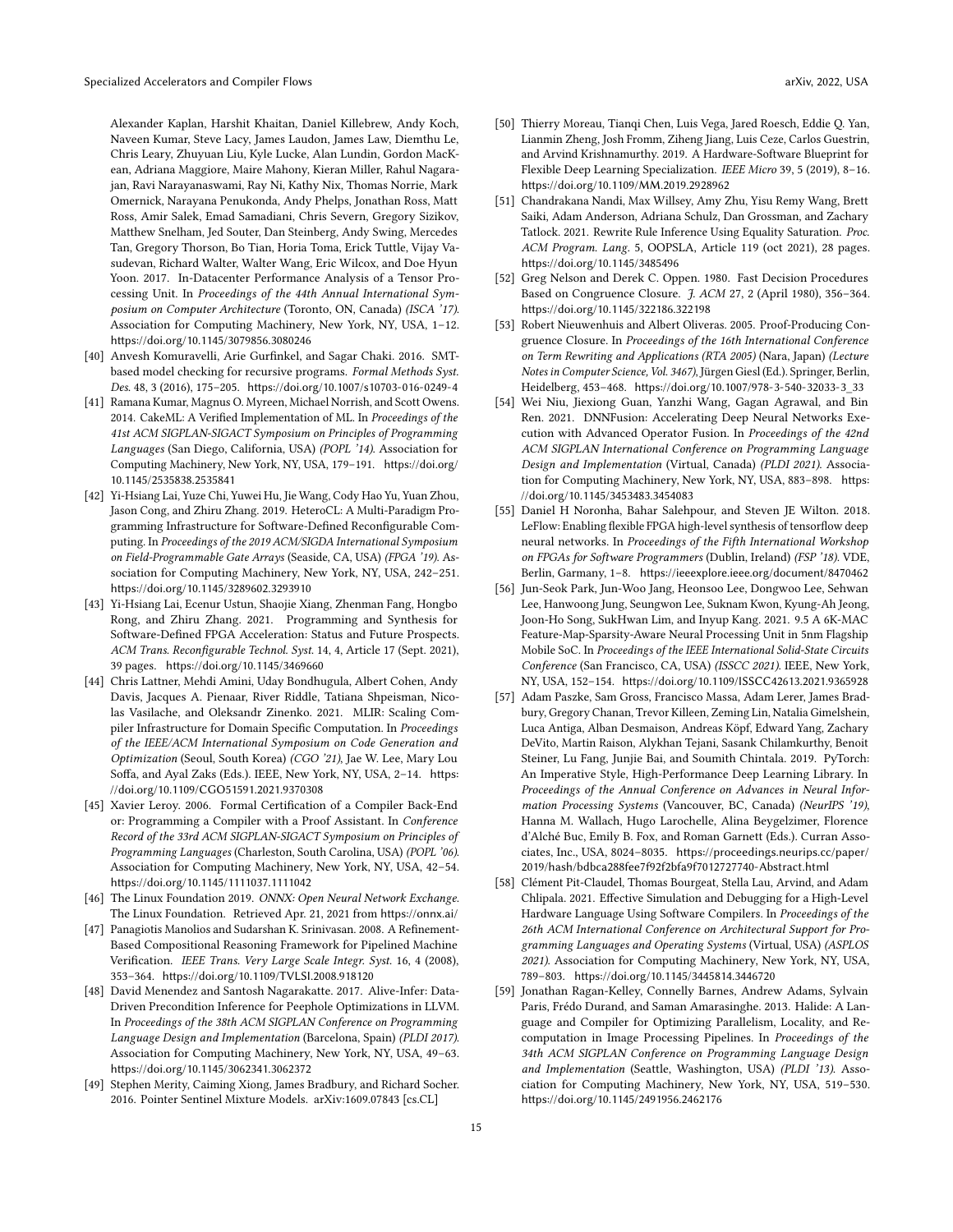- <span id="page-15-20"></span>[60] Norman Ramsey and João Dias. 2011. Resourceable, Retargetable, Modular Instruction Selection Using a Machine-Independent, Type-Based Tiling of Low-Level Intermediate Code. In Proceedings of the 38th Annual ACM SIGPLAN-SIGACT Symposium on Principles of Programming Languages (Austin, Texas, USA) (POPL '11). Association for Computing Machinery, New York, NY, USA, 575–586. [https:](https://doi.org/10.1145/1926385.1926451) [//doi.org/10.1145/1926385.1926451](https://doi.org/10.1145/1926385.1926451)
- <span id="page-15-0"></span>[61] Brandon Reagen, Paul Whatmough, Robert Adolf, Saketh Rama, Hyunkwang Lee, Sae Kyu Lee, José Miguel Hernández-Lobato, Gu-Yeon Wei, and David Brooks. 2016. Minerva: Enabling Low-Power, Highly-Accurate Deep Neural Network Accelerators. In Proceedings of the 43rd International Symposium on Computer Architecture (Seoul, Republic of Korea) (ISCA '16). IEEE Press, New York, NY, USA, 267–278. <https://doi.org/10.1109/ISCA.2016.32>
- <span id="page-15-13"></span>[62] Jared Roesch, Steven Lyubomirsky, Marisa Kirisame, Logan Weber, Josh Pollock, Luis Vega, Ziheng Jiang, Tianqi Chen, Thierry Moreau, and Zachary Tatlock. 2019. Relay: A High-Level Compiler for Deep Learning. arXiv[:1904.08368](https://arxiv.org/abs/1904.08368) [cs.LG]
- <span id="page-15-1"></span>[63] Davide Rossi, Francesco Conti, Manuel Eggimann, Stefan Mach, Alfio Di Mauro, Marco Guermandi, Giuseppe Tagliavini, Antonio Pullini, Igor Loi, Jie Chen, Eric Flamand, and Luca Benini. 2021. 4.4 A 1.3TOP-S/W @ 32GOPS Fully Integrated 10-Core SoC for IoT End-Nodes with  $1.7\mu$ W Cognitive Wake-Up From MRAM-Based State-Retentive Sleep Mode. In Proceedings of the IEEE International Solid-State Circuits Conference (San Francisco, CA, USA) (ISSCC 2021). IEEE, New York, NY, USA, 60–62. <https://doi.org/10.1109/ISSCC42613.2021.9365939>
- <span id="page-15-2"></span>[64] D. Saito, T. Kobayashi, Hiroki Koga, Nicolo Ronchi, K. Banerjee, Y. Shuto, Jun Okuno, K. Konishi, Luca Di Piazza, A. Mallik, Jan Van Houdt, M. Tsukamoto, K. Ohkuri, Taku Umebayashi, and Takayuki Ezaki. 2021. Analog In-memory Computing in FeFET-based 1T1R Array for Edge AI Applications. In Proceedings of the 2021 Symposium on VLSI Circuits (Kyoto, Japan). IEEE, New York, NY, USA, 1–2. [https:](https://doi.org/10.23919/VLSICircuits52068.2021.9492479) [//doi.org/10.23919/VLSICircuits52068.2021.9492479](https://doi.org/10.23919/VLSICircuits52068.2021.9492479)
- <span id="page-15-17"></span>[65] Mark Sandler, Andrew Howard, Menglong Zhu, Andrey Zhmoginov, and Liang-Chieh Chen. 2019. MobileNetV2: Inverted Residuals and Linear Bottlenecks. arXiv[:1801.04381](https://arxiv.org/abs/1801.04381) [cs.CV]
- <span id="page-15-3"></span>[66] Colin Schmidt, John Charles Wright, Zhongkai Wang, Eric Chang, Albert J. Ou, Woo-Rham Bae, Sean Huang, Anita Flynn, Brian C. Richards, Krste Asanovic, Elad Alon, and Borivoje Nikolic. 2021. 4.3 An Eight-Core 1.44GHz RISC-V Vector Machine in 16nm FinFET. In Proceedings of the IEEE International Solid-State Circuits Conference (San Francisco, CA, USA) (ISSCC 2021). IEEE, New York, NY, USA, 58–60. <https://doi.org/10.1109/ISSCC42613.2021.9365789>
- <span id="page-15-7"></span>[67] Sam Skalicky, Joshua S. Monson, Andrew G. Schmidt, and Matthew French. 2018. Hot & Spicy: Improving Productivity with Python and HLS for FPGAs. In Proceedings of the 26th IEEE Annual International Symposium on Field-Programmable Custom Computing Machines (Boulder, CO, USA) (FCCM '18). IEEE Computer Society, New York, NY, USA, 85–92. <https://doi.org/10.1109/FCCM.2018.00022>
- <span id="page-15-11"></span>[68] Gus Henry Smith, Andrew Liu, Steven Lyubomirsky, Scott Davidson, Joseph McMahan, Michael Taylor, Luis Ceze, and Zachary Tatlock. 2021. Pure Tensor Program Rewriting via Access Patterns (Representation Pearl). In Proceedings of the 5th ACM SIGPLAN International Symposium on Machine Programming (Virtual, Canada) (MAPS 2021). Association for Computing Machinery, New York, NY, USA, 21–31. <https://doi.org/10.1145/3460945.3464953>
- <span id="page-15-9"></span>[69] Michael Stepp, Ross Tate, and Sorin Lerner. 2011. Equality-Based Translation Validator for LLVM. In Proceedings of the 23rd International Conference on Computer Aided Verification (CAV 2011) (Snowbird, UT, USA) (Lecture Notes in Computer Science, Vol. 6806), Ganesh Gopalakrishnan and Shaz Qadeer (Eds.). Springer, Berlin, Heidelberg, 737–742. [https://doi.org/10.1007/978-3-642-22110-1\\_59](https://doi.org/10.1007/978-3-642-22110-1_59)
- <span id="page-15-14"></span>[70] Pramod Subramanyan, Bo-Yuan Huang, Yakir Vizel, Aarti Gupta, and Sharad Malik. 2018. Template-Based Parameterized Synthesis of

Uniform Instruction-Level Abstractions for SoC Verification. IEEE Trans. Comput. Aided Des. Integr. Circuits Syst. 37, 8 (2018), 1692–1705. <https://doi.org/10.1109/TCAD.2017.2764482>

- <span id="page-15-4"></span>[71] Thierry Tambe, En-Yu Yang, Glenn G. Ko, Yuji Chai, Coleman Hooper, Marco Donato, Paul N. Whatmough, Alexander M. Rush, David Brooks, and Gu-Yeon Wei. 2021. 9.8 A 25mm2 SoC for IoT Devices with 18ms Noise-Robust Speech-to-Text Latency via Bayesian Speech Denoising and Attention-Based Sequence-to-Sequence DNN Speech Recognition in 16nm FinFET. In Proceedings of the IEEE International Solid-State Circuits Conference (ISSCC '21). IEEE, New York, NY, USA, 158–160. <https://doi.org/10.1109/ISSCC42613.2021.9366062>
- <span id="page-15-15"></span>[72] Thierry Tambe, En-Yu Yang, Zishen Wan, Yuntian Deng, Vijay Janapa Reddi, Alexander Rush, David Brooks, and Gu-Yeon Wei. 2020. Algorithm-Hardware Co-Design of Adaptive Floating-Point Encodings for Resilient Deep Learning Inference. In Proceedings of the 57th ACM/EDAC/IEEE Design Automation Conference (Virtual Event, USA) (DAC '20). IEEE Press, USA, Article 51, 6 pages.
- <span id="page-15-16"></span>[73] Mingxing Tan and Quoc V. Le. 2019. EfficientNet: Rethinking Model Scaling for Convolutional Neural Networks. In Proceedings of the 36th International Conference on Machine Learning (Long Beach, California, USA) (ICML '19, Vol. 97), Kamalika Chaudhuri and Ruslan Salakhutdinov (Eds.). PMLR, Atlanta, Georgia, USA, 6105–6114. [http:](http://proceedings.mlr.press/v97/tan19a.html) [//proceedings.mlr.press/v97/tan19a.html](http://proceedings.mlr.press/v97/tan19a.html)
- <span id="page-15-10"></span>[74] Ross Tate, Michael Stepp, Zachary Tatlock, and Sorin Lerner. 2009. Equality Saturation: A New Approach to Optimization. In Proceedings of the 36th Annual ACM SIGPLAN-SIGACT Symposium on Principles of Programming Languages (Savannah, GA, USA) (POPL '09). Association for Computing Machinery, New York, NY, USA, 264–276. [https://doi.](https://doi.org/10.1145/1480881.1480915) [org/10.1145/1480881.1480915](https://doi.org/10.1145/1480881.1480915)
- <span id="page-15-18"></span>[75] Hugo Touvron, Piotr Bojanowski, Mathilde Caron, Matthieu Cord, Alaaeldin El-Nouby, Edouard Grave, Armand Joulin, Gabriel Synnaeve, Jakob Verbeek, and Hervé Jégou. 2021. ResMLP: Feedforward networks for image classification with data-efficient training. arXiv[:2105.03404](https://arxiv.org/abs/2105.03404) [cs.CV] <https://arxiv.org/abs/2105.03404>
- <span id="page-15-19"></span>[76] Lenny Truong, Steven Herbst, Rajsekhar Setaluri, Makai Mann, Ross G. Daly, Keyi Zhang, Caleb Donovick, Daniel Stanley, Mark Horowitz, Clark W. Barrett, and Pat Hanrahan. 2020. fault: A Python Embedded Domain-Specific Language for Metaprogramming Portable Hardware Verification Components. In Proceedings of the 32nd International Conference on Computer Aided Verification (CAV 2020) (Los Angeles, CA, USA) (Lecture Notes in Computer Science, Vol. 12224), Shuvendu K. Lahiri and Chao Wang (Eds.). Springer, Berlin, Heidelberg, 403–414. [https://doi.org/10.1007/978-3-030-53288-8\\_19](https://doi.org/10.1007/978-3-030-53288-8_19)
- <span id="page-15-12"></span>[77] Ashish Vaswani, Noam Shazeer, Niki Parmar, Jakob Uszkoreit, Llion Jones, Aidan N. Gomez, Lukasz Kaiser, and Illia Polosukhin. 2017. Attention Is All You Need. arXiv[:1706.03762](https://arxiv.org/abs/1706.03762) [cs.CL]
- <span id="page-15-21"></span>[78] Veripool n.d.. Verilator. Veripool. Retrieved Nov. 18, 2021 from <https://www.veripool.org/verilator/>
- <span id="page-15-8"></span>[79] Jie Wang, Licheng Guo, and Jason Cong. 2021. AutoSA: A Polyhedral Compiler for High-Performance Systolic Arrays on FPGA. In The 2021 ACM/SIGDA International Symposium on Field-Programmable Gate Arrays (Virtual Event, USA) (FPGA '21). Association for Computing Machinery, New York, NY, USA, 93–104. [https://doi.org/10.1145/](https://doi.org/10.1145/3431920.3439292) [3431920.3439292](https://doi.org/10.1145/3431920.3439292)
- <span id="page-15-5"></span>[80] Xuechao Wei, Yun Liang, and Jason Cong. 2019. Overcoming Data Transfer Bottlenecks in FPGA-Based DNN Accelerators via Layer Conscious Memory Management. In Proceedings of the 56th Annual Design Automation Conference 2019 (Las Vegas, NV, USA) (DAC '19). Association for Computing Machinery, New York, NY, USA, Article 125, 6 pages. <https://doi.org/10.1145/3316781.3317875>
- <span id="page-15-6"></span>[81] Paul N. Whatmough, Sae Kyu Lee, Marco Donato, Hsea-Ching Hsueh, Sam Likun Xi, Udit Gupta, Lillian Pentecost, Glenn G. Ko, David M. Brooks, and Gu-Yeon Wei. 2019. A 16nm 25mm2 SoC with a 54.5x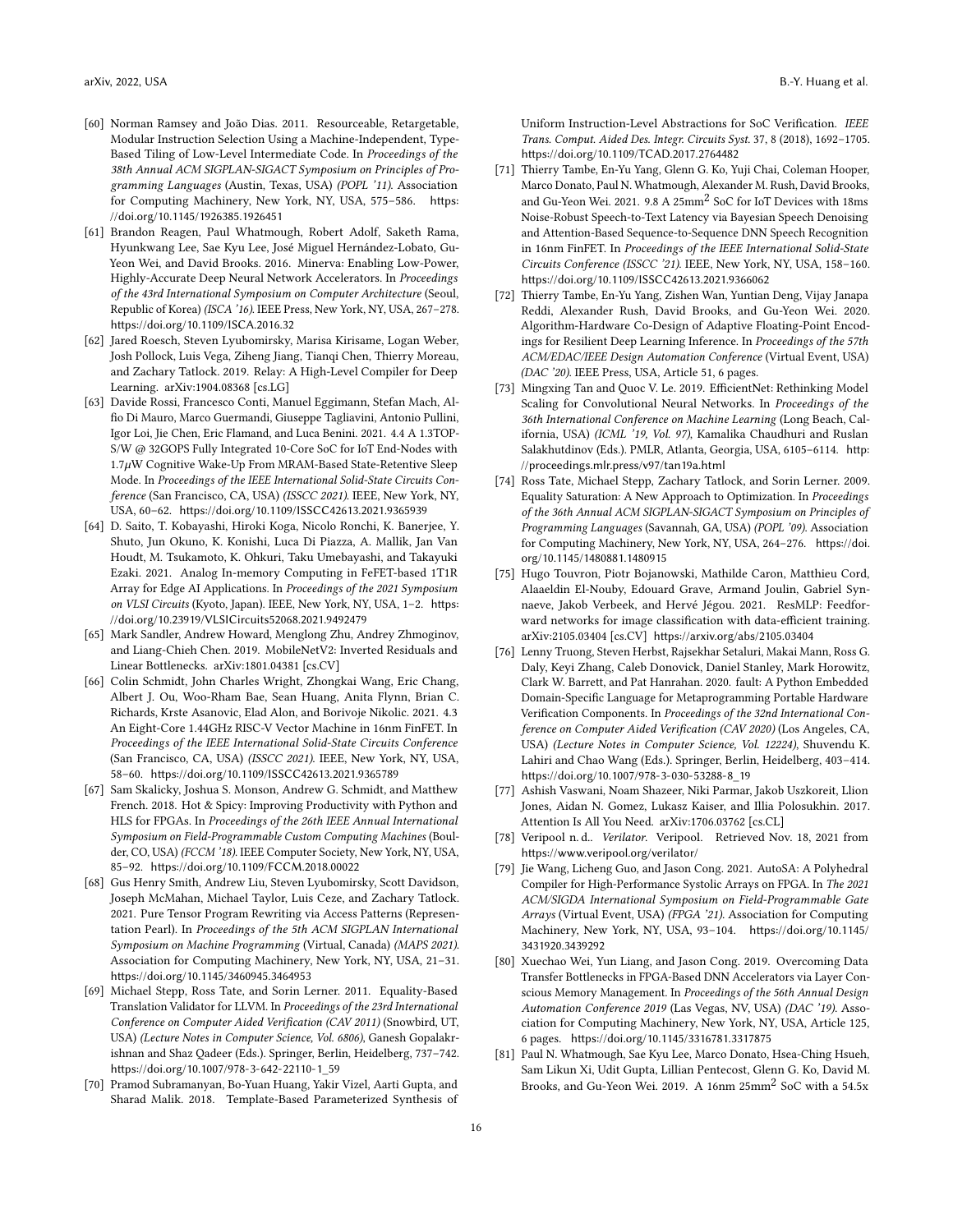Flexibility-Efficiency Range from Dual-Core Arm Cortex-A53 to eF-PGA and Cache-Coherent Accelerators. In Proceedings of the 2019 Symposium on VLSI Circuits (Kyoto, Japan). IEEE, New York, NY, USA, 34. <https://doi.org/10.23919/VLSIC.2019.8778002>

- <span id="page-16-4"></span>[82] Deborah L. Whitfield and Mary Lou Soffa. 1997. An Approach for Exploring Code Improving Transformations. ACM Trans. Program. Lang. Syst. 19, 6 (Nov. 1997), 1053–1084. [https://doi.org/10.1145/267959.](https://doi.org/10.1145/267959.267960) [267960](https://doi.org/10.1145/267959.267960)
- <span id="page-16-2"></span>[83] Max Willsey, Chandrakana Nandi, Yisu Remy Wang, Oliver Flatt, Zachary Tatlock, and Pavel Panchekha. 2021. Egg: Fast and Extensible Equality Saturation. Proc. ACM Program. Lang. 5, POPL, Article 23 (Jan. 2021), 29 pages. <https://doi.org/10.1145/3434304>
- <span id="page-16-5"></span>[84] PyTorch Team 2020. Word-level language modeling RNN. PyTorch Team. Retrieved Nov. 18, 2021 from [https://github.com/pytorch/examples/](https://github.com/pytorch/examples/tree/master/word_language_model) [tree/master/word\\_language\\_model](https://github.com/pytorch/examples/tree/master/word_language_model)
- <span id="page-16-6"></span>[85] Xilinx Inc. n. d.. The Xilinx Software Development Kit (XSDK). Xilinx Inc. Retrieved Apr. 24, 2021 from [https://www.xilinx.com/products/design](https://www.xilinx.com/products/design-tools/embedded-software/sdk.html)[tools/embedded-software/sdk.html](https://www.xilinx.com/products/design-tools/embedded-software/sdk.html)
- <span id="page-16-3"></span>[86] Yue Xing, Bo-Yuan Huang, Aarti Gupta, and Sharad Malik. 2018. A Formal Instruction-Level GPU Model for Scalable Verification. In Proceedings of the International Conference on Computer-Aided Design (San Diego, California) (ICCAD '18). Association for Computing Machinery, New York, NY, USA, Article 130, 8 pages. [https:](https://doi.org/10.1145/3240765.3240771) [//doi.org/10.1145/3240765.3240771](https://doi.org/10.1145/3240765.3240771)
- <span id="page-16-0"></span>[87] Shijin Zhang, Zidong Du, Lei Zhang, Huiying Lan, Shaoli Liu, Ling Li, Qi Guo, Tianshi Chen, and Yunji Chen. 2016. Cambricon-x: An Accelerator for Sparse Neural Networks. In Proceedings of the 49th Annual IEEE/ACM International Symposium on Microarchitecture (Taipei, Taiwan) (MICRO-49). IEEE Press, New York, NY, USA, Article 20, 12 pages. <https://doi.org/10.1109/MICRO.2016.7783723>
- <span id="page-16-1"></span>[88] Yunming Zhang, Mengjiao Yang, Riyadh Baghdadi, Shoaib Kamil, Julian Shun, and Saman Amarasinghe. 2018. GraphIt: A High-Performance Graph DSL. Proc. ACM Program. Lang. 2, OOPSLA, Article 121 (Oct. 2018), 30 pages. <https://doi.org/10.1145/3276491>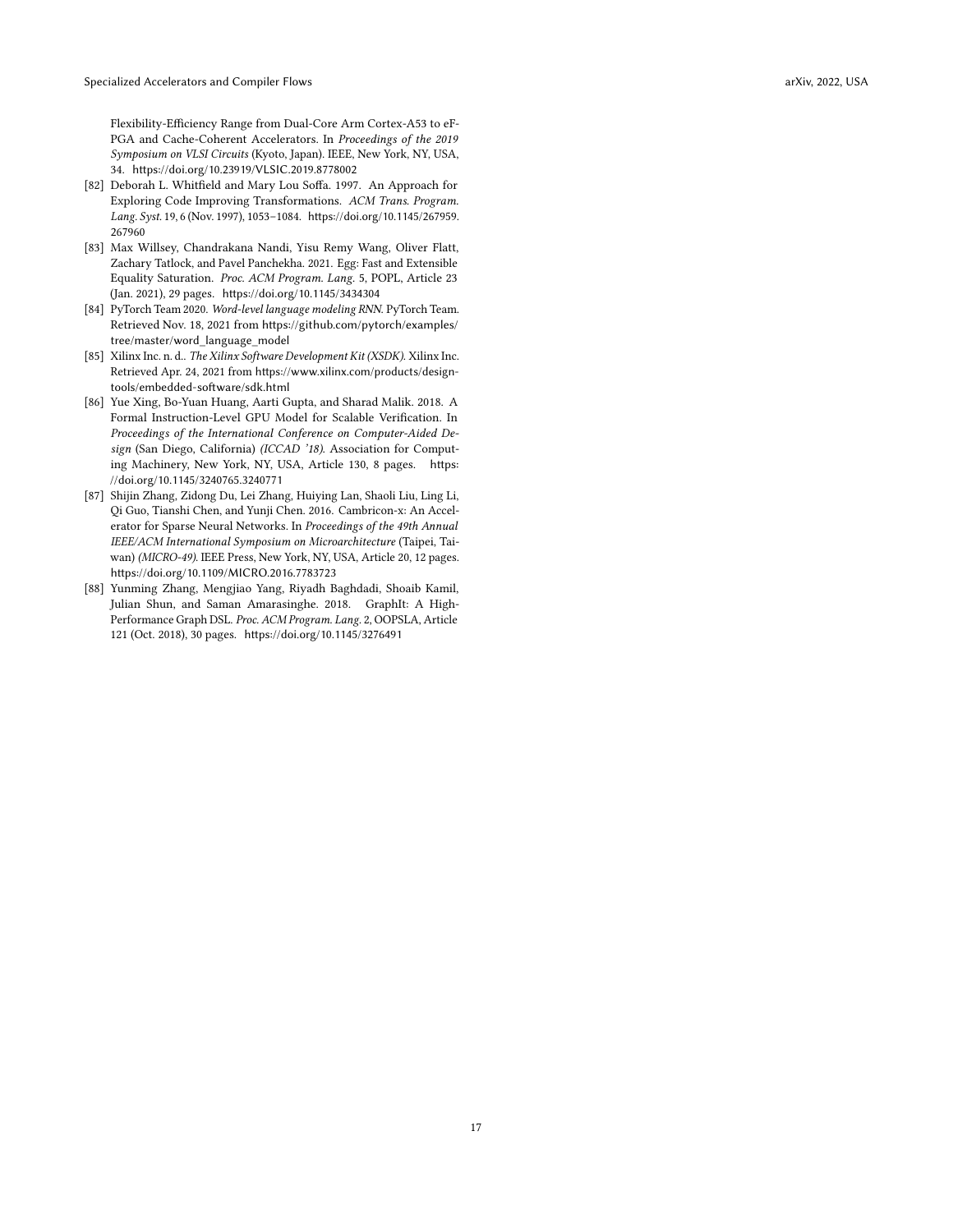# <span id="page-17-1"></span>Appendix A Supported Accelerator **Operations**

For each of the accelerators discussed in § [4.1,](#page-6-2) our prototype compiler supports specific operations through the compiler-IR accelerator mappings.

FlexASR. The compiler supports two of FlexASR's operations: linear layers (illustrated in Figure [5\)](#page-18-0) and LSTM layers. For simplicity, the pattern we match for the LSTM layer in exact matching is precisely the formulation of an LSTM produced by TVM's PyTorch importer, which is "unrolled" to the correct number of timesteps (35 in the case of our LSTM-WLM application). For flexible matching, we translate the "unrolled" LSTM in Relay into Glenside and also match it in the target Glenside program. In principle, it would be possible to define a rewrite rule corresponding to a single LSTM timestep, and another rewrite to "fold" adjacent timesteps into a single FlexASR LSTM layer invocation (one ILA instruction) with the total number of timesteps.

HLSCNN. Our HLSCNN specification has only one operation, a non-grouped 2D convolution. In Relay and Glenside, we map any non-grouped 2D convolution (nn.conv2d) to the HLSCNN convolution operation. Note that the Relay convolution operation allows for padding an input before convolving it; our implementation pads on the host before invoking the accelerator. In principle, it would be possible to rewrite a grouped convolution into a concatenation of non-grouped convolutions, but the number of groups in the models in § [4.2](#page-7-2) tended to be large (960 groups in MobileNet), which would blow up the programs and be impractical to run on a single device.

VTA. Unlike the above accelerators, VTA is a fine-grained programmable accelerator with a defined ISA. Hence, "operators" in VTA are really sequences of VTA instructions that implement the semantics of a tensor operator in Relay. TVM has a built-in bespoke code generator for VTA, which operates on TVM's lower-level Halide-like DSL and directly implements arbitrary tensor operations for VTA. In principle, it would be possible for us to adapt the existing VTA code generator to instead output VTA ILA instructions, resembling traditional instruction selection. For simplicity, our prototype implements matrix multiplication and addition as fixed sequences of VTA ILA instructions.

# <span id="page-17-2"></span>Appendix B Application Parameters

We provide further details for the applications listed in § [4.2.](#page-7-2)

• EfficientNet: We used a publicly available implemen-tation of EfficientNet<sup>[5](#page-17-3)</sup> in MxNet, pretrained on ImageNet (image size  $224 \times 224$ , with 1000 classes). We imported it through TVM's MxNet importer.

18

- LSTM-WLM: We used the LSTM model implementa-tion from the official PyTorch examples repository,<sup>[6](#page-17-4)</sup> training on WikiText-2 with the provided script on the following settings: 40 epochs, a batch size of 20, sequence length of 35, and an initial learning rate of 20, with a single layer for the LSTM. We imported it through TVM's PyTorch importer with one simplification in the importer: for simplicity, our FlexASR LSTM layer integration only returned the LSTM's sequence output but not the final hidden and cell states (even though the device itself supports this). In order to match the semantics between our integration and the LSTM, we modified the imported LSTM not to return the final hidden and cell states either. In future work, it would be feasible for us to support returning the final hidden and cell states and eliminate this simplification.
- MobileNet V2: We used an open-source implementation of MobileNetV2 $7$  in PyTorch and used the implementation's provided script to train on CIFAR-10, training for 200 epochs with a learning rate of 0.01 and a batch size of 128. We imported it using TVM's PyTorch importer.
- ResMLP: We used an open-source ResMLP implemen-tation<sup>[8](#page-17-6)</sup> in PyTorch. We used similar parameters as those reported in [\[75\]](#page-15-18) for training on CIFAR: 384 features, 12 layers, and a patch size of 16. We trained it on CIFAR-10 for 100 epochs with a learning rate of 0.01, though in Table [4,](#page-10-1) we note that we obtained a lower reference accuracy on CIFAR-10 than that reported in [\[75\]](#page-15-18). We are not certain that we trained using all the same settings as in the original work and (in order to reduce the load on the simulator) we trained and evaluated on 32×32 images, whereas the original work scaled the images up to  $256 \times 256$ . We imported the model through TVM's PyTorch importer.
- ResNet-20: We used the Gluon Model Zoo's imple-mentation of ResNet-20 in MxNet,<sup>[9](#page-17-7)</sup> pretrained on CIFAR-10. We imported it unmodified through TVM's MxNet importer.
- Transformer: We used the nn.Transformer implementation from PyTorch, with 8 heads, 6 encoder layers, 6 decoder layers, and 256 features (left untrained). These settings were based on a TVM PyTorch importer unit test.

# <span id="page-17-0"></span>Appendix C Illustrative Code Fragments

The figures below provide examples of ILA fragments and various rewrites at greater length.

<span id="page-17-3"></span><sup>5</sup><https://github.com/mnikitin/EfficientNet>, accessed Nov. 18, 2021.

<span id="page-17-4"></span> $^6$ [https://github.com/pytorch/examples/tree/master/word\\_language\\_](https://github.com/pytorch/examples/tree/master/word_language_model) [model](https://github.com/pytorch/examples/tree/master/word_language_model), accessed Nov. 18, 2021.

<span id="page-17-7"></span><span id="page-17-6"></span><span id="page-17-5"></span><sup>7</sup><https://github.com/kuangliu/pytorch-cifar>, accessed Nov. 18, 2021. <sup>8</sup><https://github.com/lucidrains/res-mlp-pytorch>, accessed Nov. 18, 2021.  $9$ [https://cv.gluon.ai/api/model\\_zoo.html#gluoncv.model\\_zoo.cifar\\_](https://cv.gluon.ai/api/model_zoo.html#gluoncv.model_zoo.cifar_resnet20_v1) [resnet20\\_v1](https://cv.gluon.ai/api/model_zoo.html#gluoncv.model_zoo.cifar_resnet20_v1), accessed Nov. 18, 2021.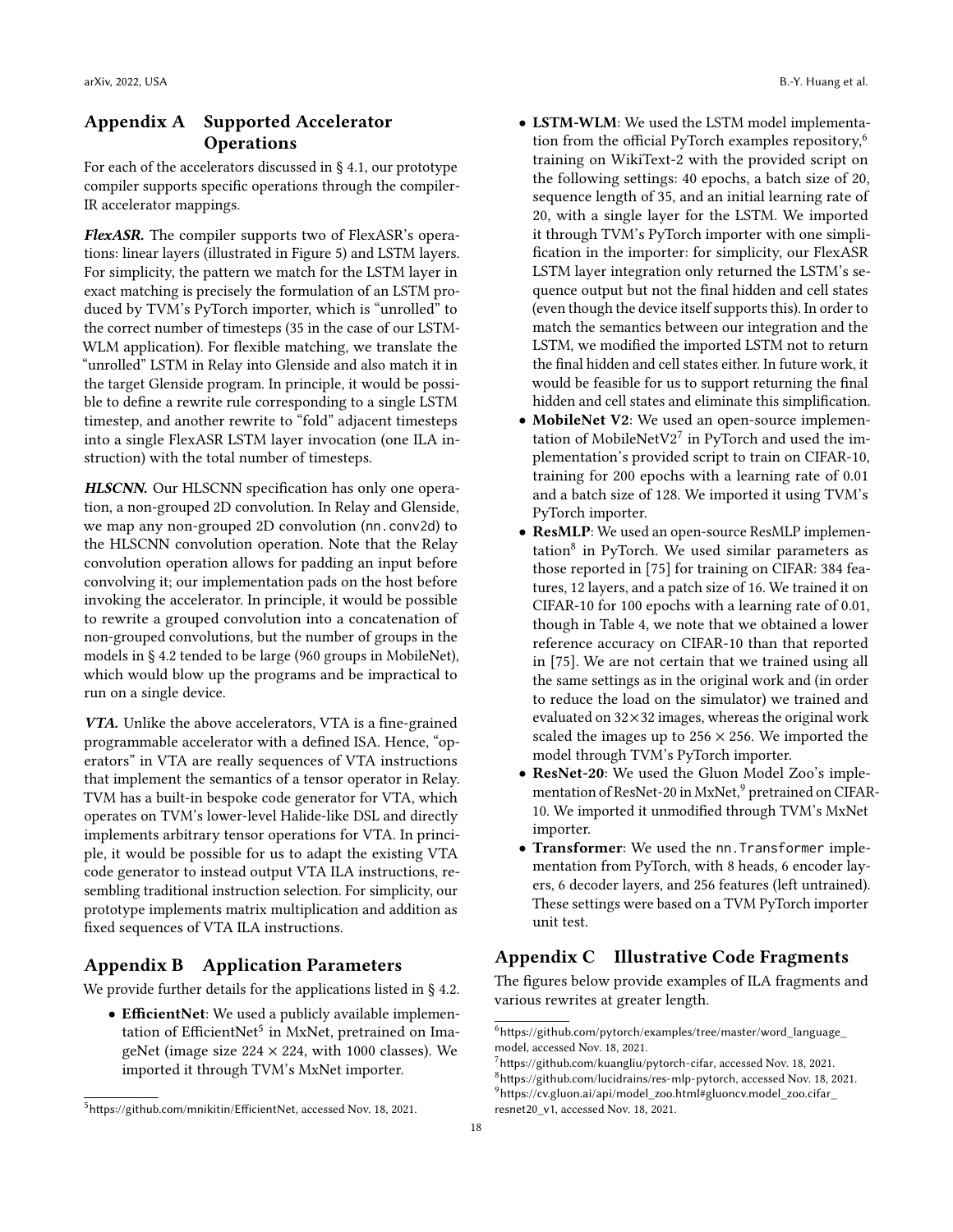#### (a) Compiler IR instructions

<span id="page-18-0"></span>1 ComILA.relay\_nn\_dense

2 | ComILA.relay\_bias\_add

#### (b) Compiler IR ILA program fragment

```
1 | // 1. writing data into the accelerator memory
2 FlexASR_ILA.write_v
3 ...
4 // 2. configuring the accelerator for executing linear layer operation
5 FlexASR_ILA.pe_cfg_rnn_layer_sizing
6 FlexASR_ILA.pe_cfg_mngr
7 FlexASR_ILA.pe_cfg_act_mngr
8 FlexASR_ILA.pe_cfg_act_v
9 FlexASR_ILA.gb_cfg_mmngr_gb_large
10 FlexASR_ILA.gb_cfg_gb_control
11 | // 3. triggering the accelerator linear function
12 FlexASR_ILA.fn_start
13 \vert // 4. reading data out from the accelerator memory (if needed)
14 FlexASR_ILA.read_v
15 \ldots
```
#### (c) FlexASR ILA program fragment

```
1 | // 1. writing data into the accelerator memory
2 Write, addr=0xA4500000, data=0x0F0EFFBF8F746F9FB58D148E0EB7BFDAD
3<sup>1</sup>4 | // 2. configurating the accelerator states for linear layer operation
5 Write, addr=0xA4400010, data=0x0010101000001
6 Write, addr=0xA4400020, data=0x0000000010000000102020200
7 Write, addr=0xA4800010, data=0x0000000000102050001
8 ...
9 | // 3. triggering the accelerator function
10 Write, addr=0xA3000010, data=0x1
11 | // 4. reading data out from the accelerator memory (if needed)
12 Read, addr=0xA3500200, data=0x0
13 ...
```
#### (d) FlexASR MMIO commands

Figure 5. IR-accelerator mapping for the FlexASR LinearLayer operation. This shows a many-to-many mapping from Relay IR instrucions to a sequence of FlexASR MMIO commands. (a) LinearLayer in Relay consists of a linear transformation operation nn.dense, followed by a bias addition operation nn.bias\_add. (b) The compiler IR ILA instruction has an one-toone mapping to the compiler IR instruction. (c) The FlexASR ILA program fragment in its assembly format: It includes: (1) write instructions to transfer the data into FlexASR's memory. (2) setting up FlexASR LinearLayer configuration states, for example, the instruction at line 5 sets the states of FlexASR layer sizing information. (3) instruction that triggers the FlexASR LinearLayer computation (5) read data out from FlexASR's memory if needed. (d) The MMIO commands for FlexASR have a one-to-one mapping to its FlexASR ILA instructions.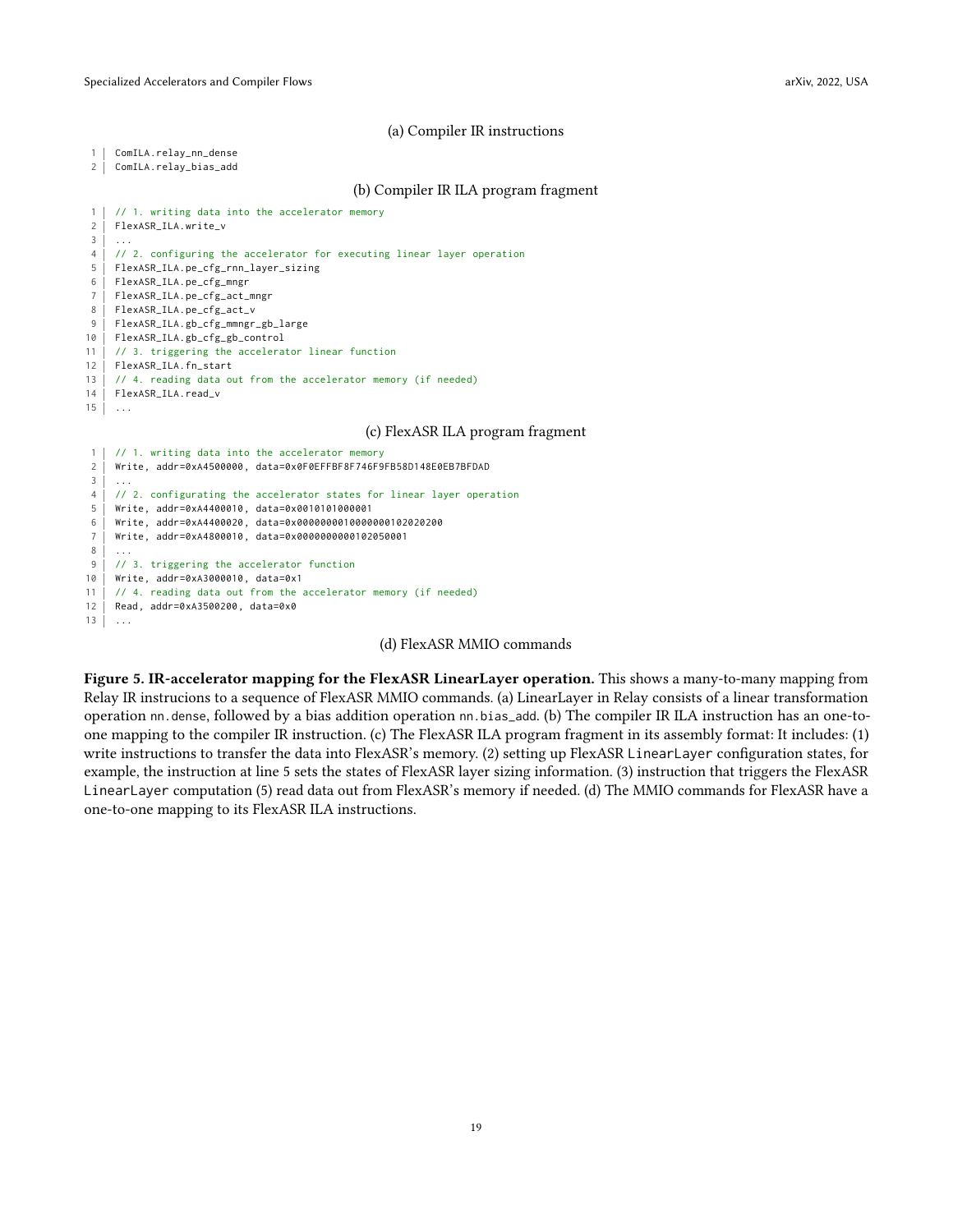```
1 #include <ilang/ilang++.h>
2
 3 int main() {
 4 // declare an ILA model module
 5 auto m = ilang::Ila("flexasr-ila");
 6
 7 // declare model interface input ports
 8 | m.NewBvInput("top_if_wr", TOP_IF_WR_BITWIDTH);
 9 m.NewBvInput("top_if_rd", TOP_IF_RD_BITWIDTH);
10 m.NewBvInput("top_addr_in", TOP_ADDR_IN_BITWIDTH);
11 m.NewBvInput("top_data_in", TOP_DATA_IN_BITWIDTH);
12
13 // declare architectural states
14 | m.NewBvState("pe_0_is_valid", PE_VALID_BITWIDTH);
15 | m.NewBvState("pe_0_is_bias", PE_IS_BIAS_BITWIDTH);
16
17 | m.NewMemState("gb_large_buffer", TOP_ADDR_IN_BITWIDTH, TOP_DATA_IN_BITWIDTH);
18
19 | // define ILA instructions
20 { // ILA instruction for configuring pe_cfg_mngr
21 auto instr = m. NewInstr("pe_0_cfg_mngr");
22
23 | // define decode condition for this instruction
24 auto is_write = (m.\text{input}("top_i f_{WT}) == 1) & (m.\text{input}("top_i f_{Td}") == 0);
25 | instr.SetDecode(is_write & (m.\text{input("top\_addr\_in") == PE\_0_CFG\_MNGR\_ADDR)};
26
27 // define state update functions for this instruction
28 auto is_valid = ilang::SelectBit(m.input("top_data_in"), PE_IS_VALID_BIT_IDX);
29 | instr.SetUpdate(m.state("pe_0_is_valid"), is_valid);
30 auto is_bias = ilang::SelectBit(m.input("top_data_in"), PE_IS_BIAS_BIT_IDX);
31 | instr.SetUpdate(m.state("pe_0_is_bias"), is_bias);
32<sup>2</sup>33 }
34 // other ILA instructions
35 ...
36 }
```
Figure 6. FlexASR ILA model snippet. Lines 5-18 define the FlexASR ILA model, its input and architectural states variables. Lines 20-32 shows an example of an ILA instruction named "pe\_0\_cfg\_mngr," which corresponds to line 6 in Figure [5](#page-18-0) (c). In each ILA instruction, we specify its decode condition and state update functions. For example, in this instruction, the decode condition (line 24-25) is when there is write instruction at the top interface to the address associated with the configuration of the PE's management configuration. Lines 27-32 show this instruction's state update functions for the architectural states. In this example, this ILA instruction models the behavior of storing the arguments from the input data at its interface into the FlexASR configuration registers. From this example, we can see that the ILA instructions provide an abstraction of the functionality of the accelerator corresponding to the MMIO instructions at its interface.